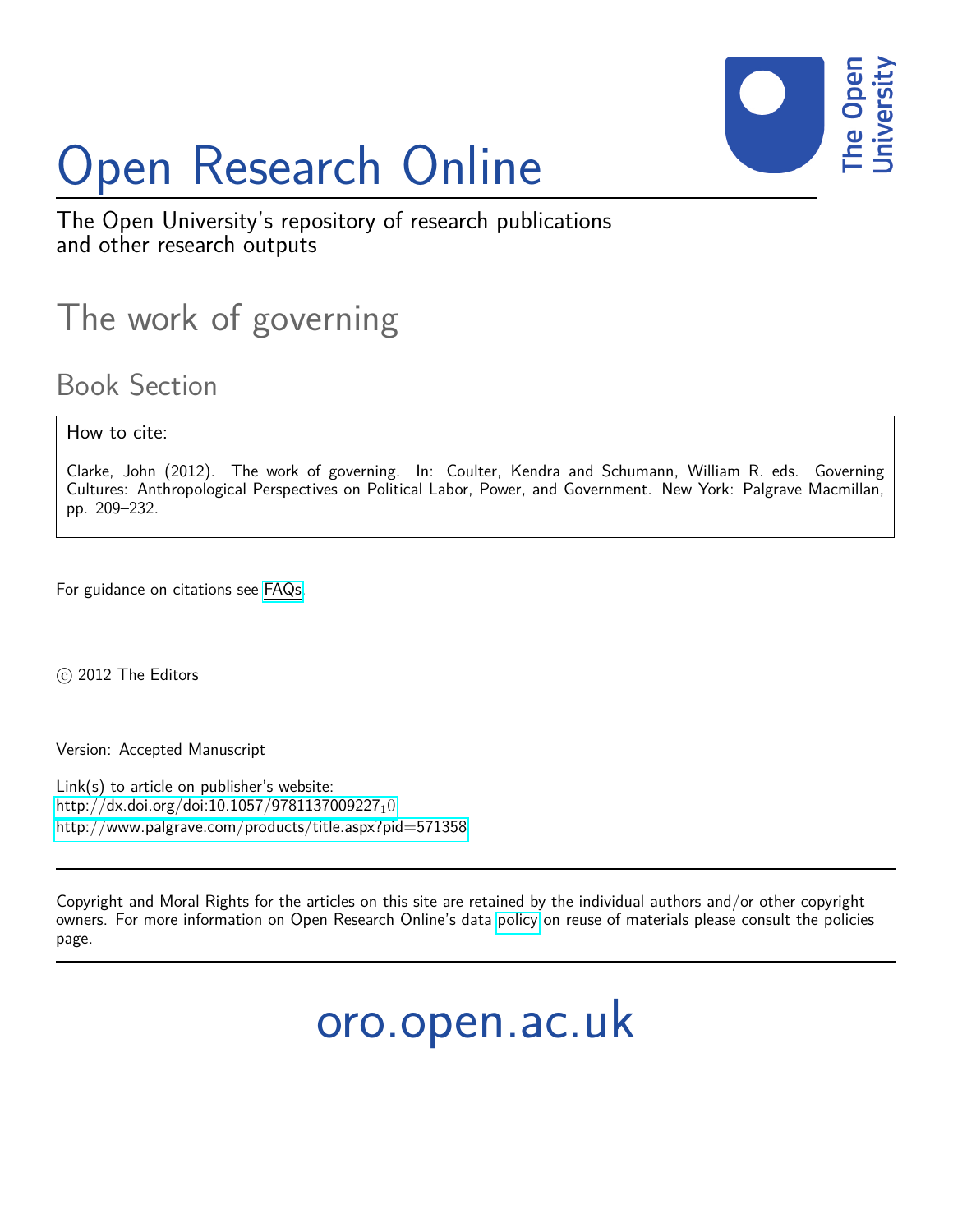#### **The work of governing**

#### **John Clarke**

#### **Forthcoming in Kendra Coulter and William R. Schumann (eds.)** *Governing Cultures: Anthropological Perspectives on Political Labor, Power, and Government.* **New York: Palgrave Macmillan.**

As the editors have argued – and the authors have demonstrated – work is all too often missing from analyses of politics, government and governing. Redressing this absence is not, of course, merely a matter of filling in a gap, just adding work to an already rich but stable mixture to add a little texture or colour. On the contrary, making work visible demands a change in the analytical landscape. Certainly the absence of work as a focus of attention has produced some perverse effects. In its absence, we are treated to analytical short circuits (in which studies jump from intentions to effects); the recycling of black box models of government and governance (you put your project in here and the results come out there…) or what Tara Schwegler nicely describes as a willingness to believe in the ideal type of a hierarchical, rational bureaucracy. Each of these leaves us with a very functional account of the *machinery* of government as an apparatus that processes ideas, intentions, interests or ideologies and delivers the desired results. In their very different ways, the chapters collected here make visible the work that is a necessary condition of governing. They reveal very different sorts of work through which the attempt to govern passes – and which, like all other forms of human labour, involve practices of transforming things. Whether the objective is to govern populations, projects, problems or processes, work (and people to do the work) is essential. Forms of work (and types of worker) are a condition of possibility: that populations might be regulated; that projects might materialize; that problems might be resolved or that processes might run smoothly. But – as the chapters also demonstrate – these forms of work are also the condition of other possibilities, in which the anticipated or desired outcomes do not materialise. In analysing political programmes, ideological schemes or governmental strategies we need not to mistake the fantastic projections of those who would rule for their real effects. In preventing such analytic short-circuits, attention to the work of governing is vital.

#### *Varieties of labour*

The chapters collected here demonstrate the diversity of forms and sites of labour that are involved in the work of governing. I doubt whether even this rich array exhausts the possibilities and I want to begin by sketching a map of the salient forms of labour that might be required to govern. This is by no means a definitive statement, rather I want to draw particular attention to the forms of labour that are connective and transformative in processes of governing. They are connective of politics, people, policies and places and they (aim to) transform existing configurations of those elements into new alignments. The starting point is the most recognisably 'political' forms of labour – those involved in mobilising or *articulating political blocs*. To become politically dominant, much less hegemonic, alliances must be built and stabilised: different identities and interests must be negotiated and reconciled into an apparent 'common interest'. Articulation here marks a double process of connection: the work of joining together different social groups and the work of bring them to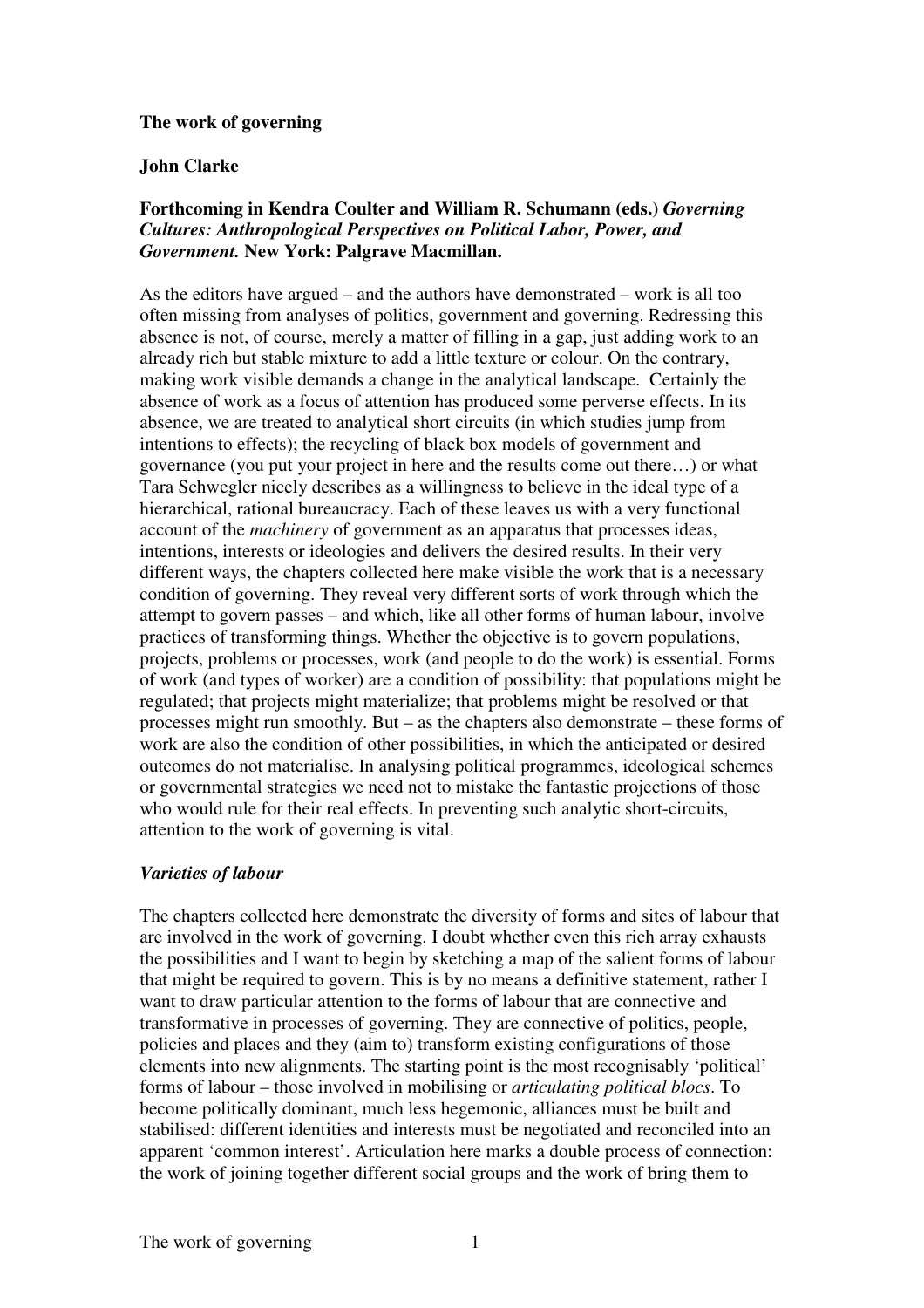voice or speaking 'in their name' (Hall, 1989; Slack, 1996). There are two other points about this sort of labour to note. First, it is on-going labour: blocs or alliances are never permanent. They are fractious and have the potential to fracture or re-form, such that the work of renewing, maintaining and repairing is continuous. Second, as Poulantzas (1978) once observed about the work of the capitalist state, this sort of political labour is always both connective and dis-connective; both mobilising and demobilising social forces. In the present, this issue of dis-connection and demobilisation takes on increasing significance as ruling blocs try to find ways to impede actual and potential forms of activism (as Hyatt's chapter indicates). Preventing social forces from becoming political forces is a critical, if often less visible, aspect of political labour.

The second type of labour in my map involves the work of *assembling projects* that define the direction and purpose of governing. By this I mean something more than defining the programme of a ruling political party, an understanding of political projects that I borrow from Evelina Dagnino's work on Latin-American politics (e.g., 2007). Political projects usually involve parties (or coalitions) but involve other agents and agencies within and beyond the state. Equally importantly, projects refer to the imagined purposes of ruling: the ideas, ideals and desires that provide a sort of coherence and sense of direction for political action and the work of governing. I stress 'a sort of coherence' because there is nothing that requires political projects to be *intellectually* coherent. On the contrary, the building of blocs and alliances, the negotiation of different interests and identifications and, indeed, the contradictoriness of the world to be governed combine to suggest that rigorous intellectual coherence is probably the least significant criterion for assessing political projects. But nevertheless, a sort of coherence is important for the performative work of political projects to inspire confidence, belief and support (particularly in the realm of massmediated political culture). Nevertheless, the stress on the work of assembling projects points to the heterogeneous sources, resources, desires and aspirations that may be combined in the making, maintenance and subsequent revision of a project.

Third, I think it is important to consider the work of *inscribing policies* as a process of translation between the desires or ambitions of a political project and the institutional terrains of the apparatuses of governing. I have emphasised the work of inscribing (rather than the more conventional conception of policy making) to capture something of the sense of Dorothy E. Smith's conception of texts as 'key to institutional coordinating, regulating the concerting of people's work institutional settings in the ways they impose an accountability to the terms they establish' (2005: 118). Policies are inscribed in texts, and those texts inscribe expectations, orientations and obligations in the institutional environments in which they circulate. But I also understand these processes as involving translation: a practice that is both connective and transformative (see also Lendvai and Stubbs, 2007). Subsequently, of course, policies are subject to further translation as they move from founding texts to guidelines, schemas and forms and become enacted in everyday practices in specific locations.

This issue also points to the fourth form of labour that is significant for my map: the labour of *enacting government*. By this I mean to refer to all those many labours of doing the daily business of governing: whether in the corridors of senates and parliaments and head offices of departments of state, or more voluminously in the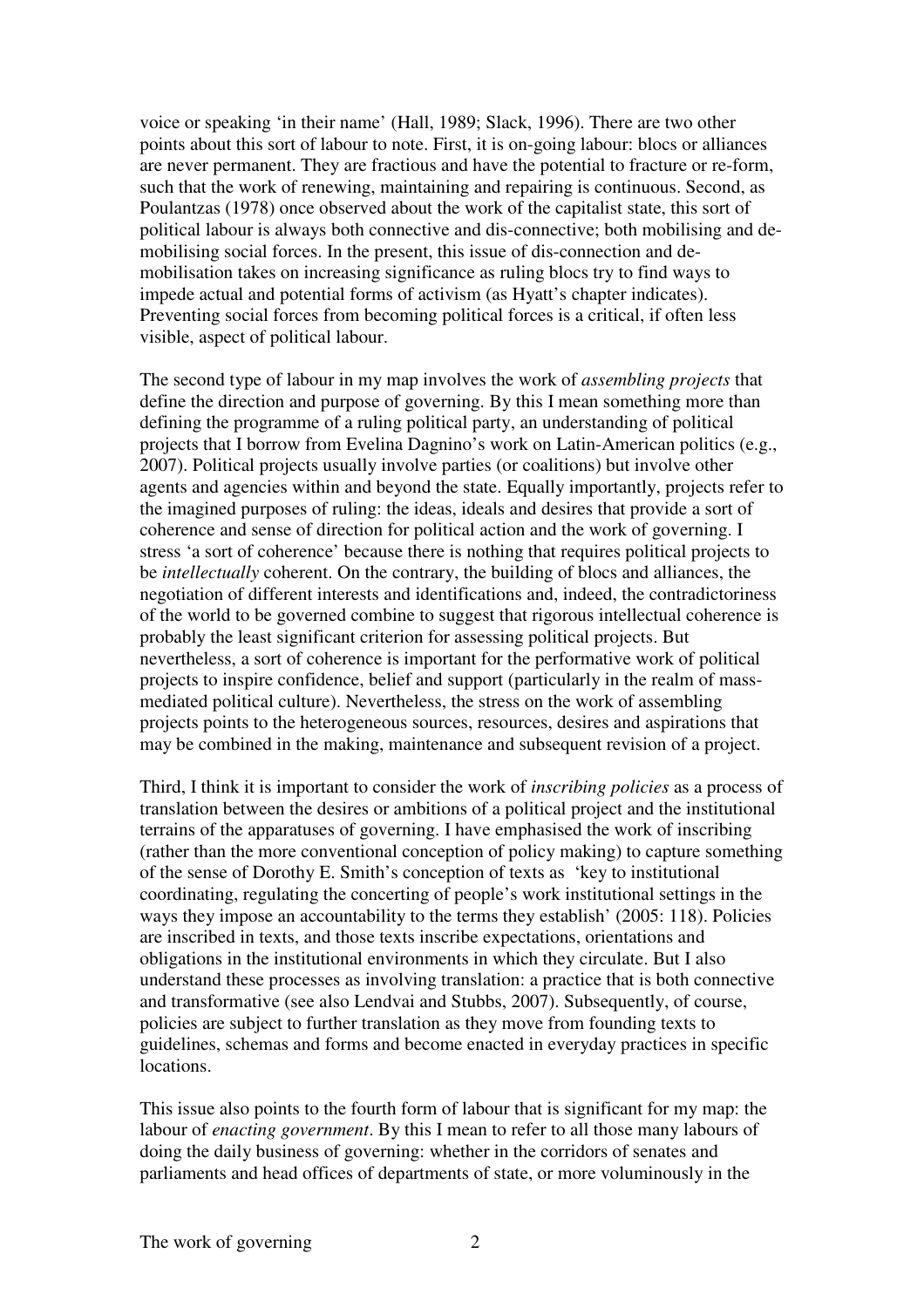dispersed outposts through which projects are turned into practices. The minutiae of daily encounters – what Painter (2006) has called the prosaic practices of governing – are significant in many ways. They are where people encounter government, are 'touched' by the state, and are recognised (or not) as citizens. Of course, these quotidian labours are immensely diverse and dispersed. They are also performed by many different sorts of workers, who may themselves be more or less formally 'governmental' in terms of their role and employment contract (Sharma, 2006). From the (subcontracted) border control official to the worker holding up a sign to stop traffic at some road works; from the teacher inculcating civic values to the prison officer locking the cell door; from the nuclear engineer stabilising the plant to the official spokesperson explaining the plant's closure; and from the vaccinating nurse to the labour market activator: the daily business of governing takes myriad forms. But despite their dispersed diversity, they are also a key part of how government is perceived, experienced and comprehended. In subsequent sections, these observations will lead me in two rather different directions; on the one hand, it is important to think a little further about those who perform the work of governing; on the other, these issues point to questions of how to understand governing work in terms of governments and states.

However, I turn first to a recurrent image about governing work – the idea of performing. This links several of the types of work I have sketched here: the work of representation in building blocs or alliances; the projection of desired or desirable futures in political projects; the inscription of policies and the work of enacting government all have aspects of performing. I mean the term in its dramaturgical or theatrical sense, rather than the instrumentalised sense of organizational 'performance' that is assessed, evaluated and managed in contemporary models of public governance (although the two are connected, see Clarke, 2005). At the most general level, governments have to perform being governments for a range of audiences, located in different settings and formed in different relationships, demonstrating their competence and capacity. They must perform for domestic/electoral audiences – the 'people' in their more or less complex and inclusive forms. They must perform for audiences made up of other states in the field of international and inter-governmental relations (of conflict, collaboration and competition). They also have to perform for an increasing array of regional and supranational organisations and agencies (from the European Union to the International Monetary Fund or the Organization for Economic Cooperation and Development) that assess, evaluate and compare governmental performance. And they must perform for national and transnational formations of capital (who do not necessarily share a common point of view from which to evaluate these performance). Finally, they must perform for audiences composed of diverse groups of mobile and transnational people, ranging from the corporate 'business class', through tourists, to migrants (who may all evaluate and compare the performances of several governments on their travels). William Schumann's chapter here indicates some of the tensions at stake in representing the nation and the government to different audiences who may have distinct points of view and criteria of judgement.

So, governments need to perform like governments, and this increasingly involves performing 'performance' – as something to be measured, managed and evaluated (thus creating new forms of governmental work: inspecting, auditing, measuring and data management). To mix metaphors: performance is an international currency,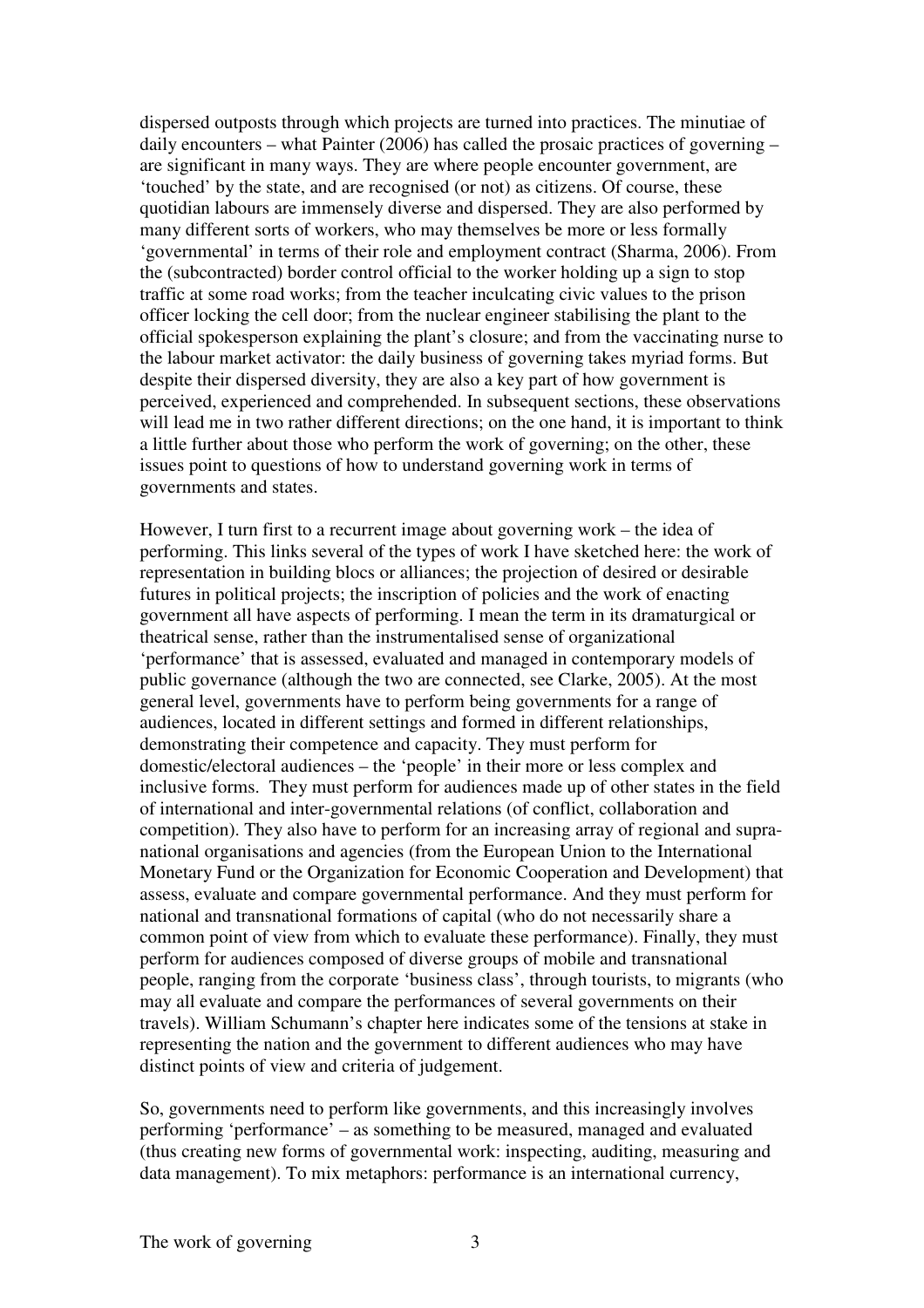valorised by competitive comparison between states, for example in education 'league tables'. It is a currency that can also be spent in the local markets (particularly electoral ones) by demonstrating comparative standing or improvement. At the same time, the performance of performance is a reminder that states are not monolithic blocks, particularly in the context of dispersed governance or management arrangements. They are ensembles or assemblages of structures and relationships, processes and practices. The pressures to 'perform' bear differently on different elements of these ensembles: service providers need to achieve high standards of 'delivery'; partnerships need to demonstrate the results of 'joined up working', and governments need to perform 'effective' or 'modern' governing (see Pollitt and Hupe, 2011, for some of the language through which government is currently performed).

Finally, I think that all these varieties of work (and the different sorts of performance that governing entails) must include versions of Tara Schwegler's 'political work' of scanning, analysing and decoding the environments in which the work of governing is taking place. Certainly different environments will contain different sorts of signs and signals and actors will be attentive to particular manifestations of interests and powers, and of micro and macro political alignments. So too, the devices and code books that they use to make sense of such environments will vary. But it seems impossible to be engaged in the work of governing without such concerns and practices.

#### *What about the workers?*

Paying attention to work also implies considering those who perform the work. These are not just 'hands' or 'bureaucratic functionaries' but need to be understood as having social characters, positions and dispositions that are formed in social relationships and trajectories. As Kendra Coulter's chapter indicates, these workers are, among other things, gendered. They work in governmental milieux that are gendered and engage in the business of governing gender as part of the social order. Meanwhile, Ilana Gershon's chapter suggests that we should be attentive to the ways in the work of governing may also be racialized and ethnicized and indicates something of the changing political-cultural registers through which formations of race/ethnicity can be represented. The Weberian concept of the government worker as bureaucrat (and more popular images of such workers as 'faceless bureaucrats') suggest a sort of absence or effacement of social marking, but the practices of governing both work with marked subjects and work on social marking (reinforcing, reinscribing or sometimes redressing forms of division and inequality). For these reasons, both political and governmental offices have been the focus of challenges focussed on their social representativeness: most obviously on the terrain of gender and race/ethnicity. The political claim that government should 'represent' the society that it administers in ways that run beyond conventional political notions of representation has been a focus of much contestation – both in the struggles for equality claims and in their management as rules, procedures and conflicts within public administrations.

Such challenges provide one specific example of a much wider set of issues about changing forms, sites and process of labour in governing. We might add a variety of others, beginning with changing techniques and technologies of governing, such as the impact of information technologies on what governments can know and on how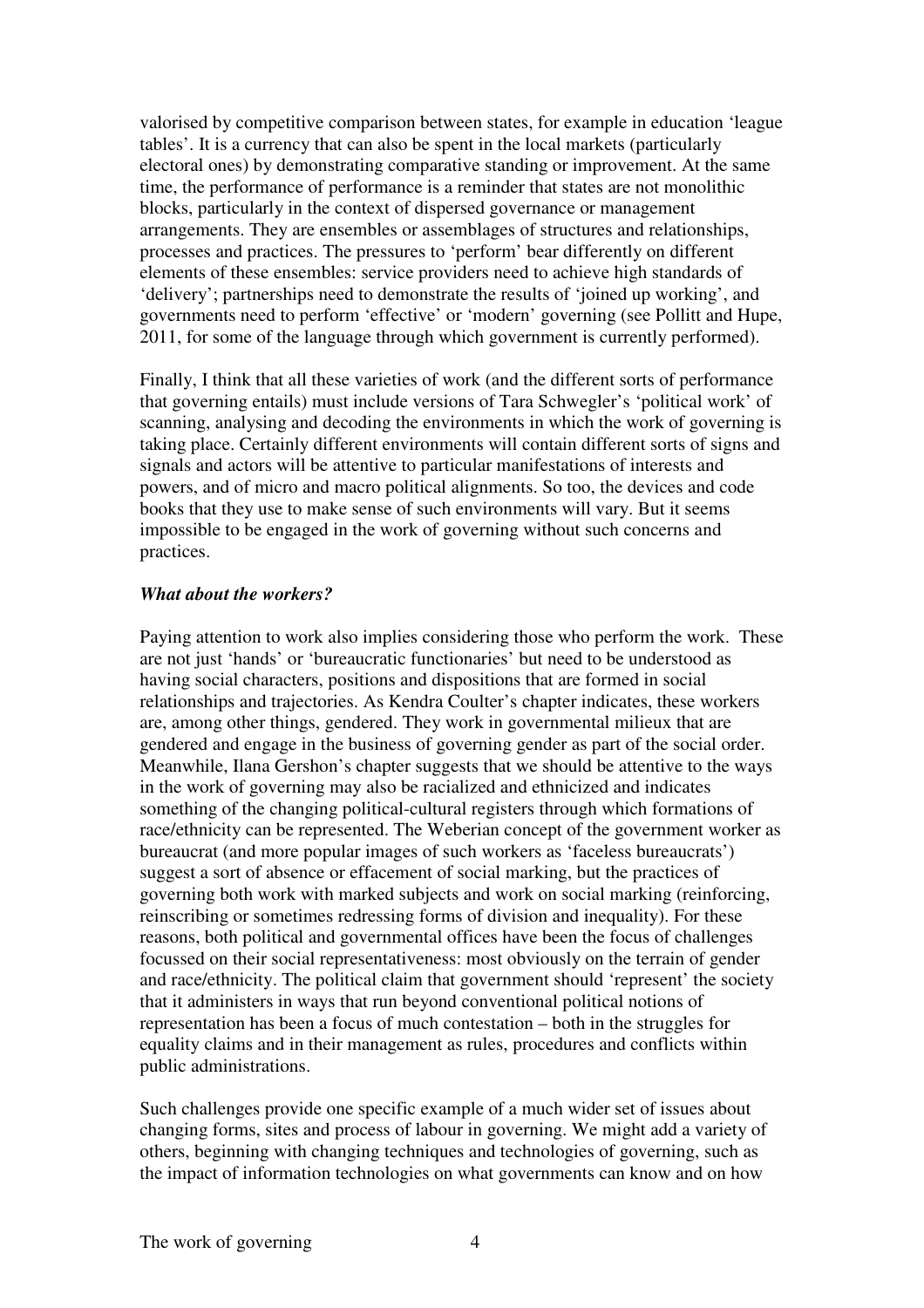they interact with or encounter their publics (e.g., Budd and Harris, 2008; Dunleavy et al., 2006). Labour processes have changed to accommodate more 'therapeutic' orientations and practices in activities related to social work or the development of 'personalised' forms of case management ranging from active labour market policies to customer choice in public services (Clarke et al., 2007; Schram, 2000; van Berkel and Valkenburg, 2007). A whole variety of sites and practices have grown up to meet the demand for more consultative, participatory or co-production arrangements between government and citizens, involving new techniques and tools, and well as new types of governmental worker. In other settings, the enlargement of surveillance, policing and security/safety orientations have enlarged the reach of some state apparatuses (prisons, police, etc), created new types of work and worker (community safety officers in the UK, for example) and enrolled 'communities' into the business of safety and security (e.g., Crawford, 2006; Gilling and Hughes, 2002; Stenson,2008; Ruben and Maskovsky, 2008). These changes have also involved the reworking of the government-citizen or state-society relationship as functions, responsibilities, roles and labour change their location. What was once part of government is now sometimes performed by non-governmental agencies (NGOs) or quasi-governmental agencies (QUANGOs), or government organised non-governmental organisations (GONGOs).

Such boundary changes also bring new forms of work and new types of worker with them. Sometimes they are associated with (or invested with) governmental authority and status; at other times, they gain their standing precisely by being not governmental (instead 'being close' to the people/the community/the user etc). In still other instances – particularly contracted or marketised forms of public service provision – organisations and their labour processes are authorised by being not public bodies, but instead imagined as innovative, efficient, dynamic and businesslike because of their private/corporate character. Sharma has pointed to some of the ambiguities and tensions associated with these shifting forms of organization and work that are both inside and outside of government, drawing on a study of a empowerment-focused development programme for rural women in India:

This neoliberal shifting of responsibility for governmental functions, such as development programs, to rapidly multiplying quasi- and nonstate entities in the Indian context, however, is partial. The examples above show that these processes do not imply independence for nonstate actors but point instead toward these actors' increasing entanglement within the webs of governance as instruments and not just targets of rule. Moreover, the postcolonial Indian state cannot completely privatize governmental functions such as development that are an inseparable part of its identity. The implementation of empowerment programs by semigovernmental bodies perhaps allows for a reconciliation between the developmentalist and neoliberalizing facets of the Indian state, enabling the state to continue to perform its legitimizing development duties by building the capacities of various actors to ensure their own basic needs. The state can thus appear to become smaller and cut its social-sector budget while still not abandoning its development role. (2006: 79-80)

She combines this with an analysis of the gendering of the programme (in both its workers and its targets); the political complexity of its conceptions of empowerment and the forms of gender typification of power, authority and the state (Sharma, 2008).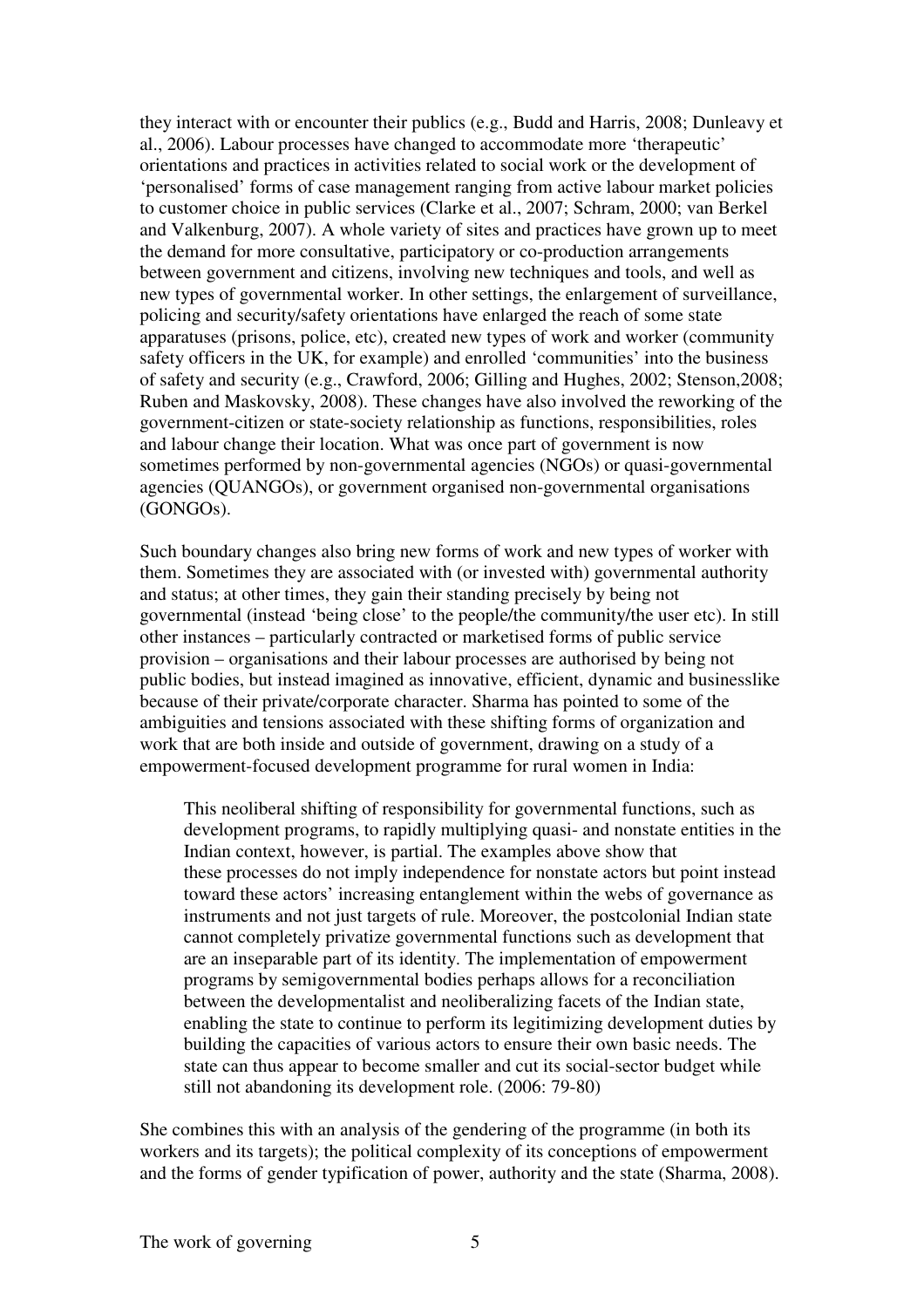This is an exemplary instance of how the ethnographic moment can illuminate the multiple dynamics at stake in the work of governing and it points me towards my next set of concerns. Sharma's study (like others) reveals that the grand plans of political projects may not translate coherently and successfully into practice. On the contrary, the 'translation' of empowerment in Sharma's study involved different political and cultural inflections and unruly practices in relation to existing structures of power and inequality. Workers (wherever they may be located in the apparatuses of governing) have often proved to be unreliable – and their unreliability has the effect of generating other forms of work to scrutinise, oversee, regulate or direct them.

#### *Unreliable labour*

Unreliable workers are not, of course, an exclusive feature of governmental labour. On the contrary, most sites of labour appear to have had trouble with workers who fail to perform as required. Much social science in the fields of work, industry and organizations has been engaged by this problem of unreliable labour, whether addressing how to explain it or how to overcome it. The conventional answer tends to involve either better machines (involving what Marx called the real, rather than the formal, subsumption of labour) or better management. Both strategies are visible in the work of governing, particularly in the guise of the New Public Management. Indeed, changes in the organization and labour processes of governing have often involved a demand for 'more and better management' (Clarke and Newman, 1997).

In the work of governing, however, this unreliability of labour takes on an extra dimension, since it affects the delivery of political and/or governmental projects. Indeed, there is a distinctive history of research and writing that addresses some of these labour problems: the discretion-exercising 'street level bureaucrat'; the unpredictable 'mediating professions' of public services; or the oscillation between the rule-bound and rule-bending public servant (e.g., Lipsky, 1980; Johnson, 1973; Barnes and Prior, 2009). I want to contrast this view from policy studies and organizational and occupational sociology (see, for example, Ackroyd and Thompson, 1999; Collison and Ackroyd, 2005) with the view of subject constitution in governmentality studies in which the effectiveness of the subjectifying strategy tends to be assumed. That is to say, the careful attention to governmental strategies, discourses and summoning of subjects is rarely matched by enquiry into whether the subject – in this case the governmental worker – being summoned materializes in practice. At least, I wish to suggest the sociology of work suggests a complicated field of compliance, recalcitrance and resistance that escapes the characteristic Foucauldian binary of Power and Resistance which tends towards a relatively hydraulic view of their coupling. Power always implies Resistance and vice versa: 'In effect, between a relationship of power and a strategy of struggle there is a reciprocal appeal, a perpetual linking and a perpetual reversal. At every moment the relationship of power may become a confrontation between two adversaries. Equally, the relationship between adversaries in society may, at every moment, give place to the putting into operation of mechanisms of power' (Foucault, 1982: 208.).

I would want to multiply this dynamic (because particular subjects are, in practice, the focus of many simultaneous subjectifications) and insert a temporal problematic into the analysis of the moment because people always bear the traces of previous subjectifications and their responses to them). Such a complex view of subject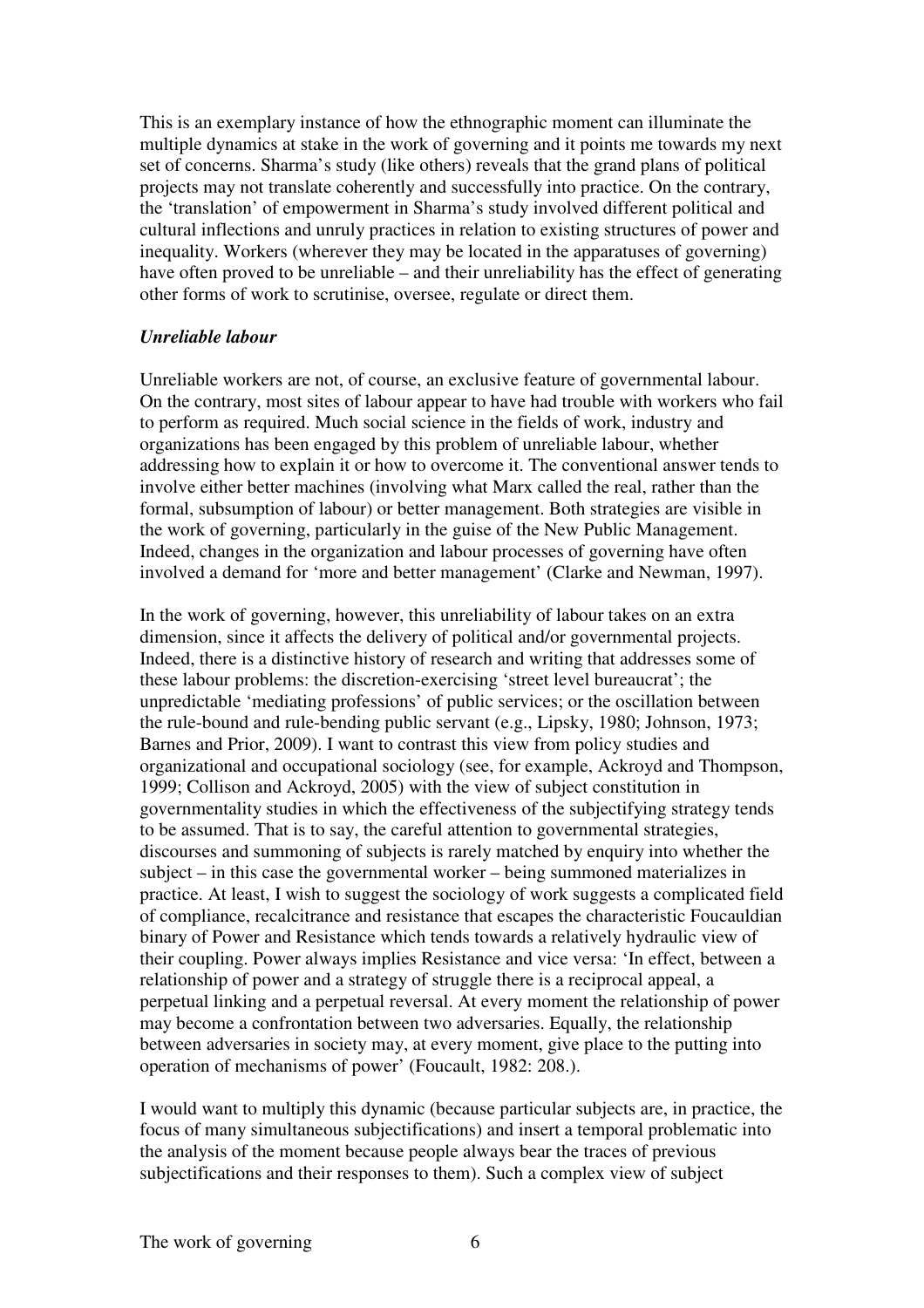formation leads to a further question: what resources – discursive, cultural, material, relational – are available to people as the means of resistance to a specific subjectification or governmental strategy? How do they draw on things from one place to act in another? For me, this suggests a move from Foucault's problematic to Bakhtin's dialogic/heteroglossic view of social and political relations and practices (see Holland and Lave, 2001 and Clarke et al., 2007, for example).

Nevertheless, Foucault's work points to the importance of thinking agency – the capacity to act – in situational or contextual terms rather through abstract forumaltions of structure versus agency. In Foucauldian terms, agents/subjects are *specifically* empowered: they are offered particular capacities to act in determinate settings and to understand themselves as this particular sort of subject (who can choose how to exercise these particular capacities). That is, Foucault's anti-humanism leads him to avoid the structure-agency distinction by insisting on a radically particular view of the agent/subject. I think this marks a critically important departure point for thinking about agency – and in particular the recalcitrant or resistant worker – from which we should not retreat. But it does need to be developed in ways that are concerned with plural or, more accurately, heterogeneous subjects who stand at the intersection of multiple agency producing contexts.

A view of agency as contextually animated would give greater attention to the web of relations in which people are (multiply) located, as does Kim Clark's examination of midwives recruited to governing in Peru. Some of these contexts are governmental in the Foucauldian sense but some are not: Foucauldian actors often seem strangely asocial, lacking any visible markers (or effects) of their place in the contested and antagonistic field of the social. A more radically contextual view might make such relations more visible as part of the ways in which agency is solicited, enabled, constrained and – sometimes – repressed. It might also make agents look like specifically embodied actors. In effect, I think the Foucauldian model has perversely produced an interest in singularities (governmentalities, discourses, strategies, sites etc) rather than attending to the dynamics of multiplicity and heterogeneity. A similar argument has been made, from a different starting point, by O'Malley, Weir and Shearing:

The lack of attention to social relations occurs by epistemological design, not by accident. It is a problem at the level of its theoretical object, 'mentality of rule', that has led governmentality studies to be insensitive to social variation and social heterogeneity. In this we refer not only to recognition of the multiplicity of voices and discourses subject to government but not aligned with it, but equally to the multiplicity of voices within rule itself. (1997: 504- 5).

This might lead us to a view of agents and agency as always produced in multiple, hybrid, compound and potentially contradictory formations (Newman and Clarke, 2009). Specific settings are then traversed by different 'logics' that produce particular forms of indeterminacy that require agents to resolve the tensions, paradoxes and contradictions or to do the work of translation from one form to another. In such settings, there are expectations that some logic, code or personal quality will enable the agent to 'do the right thing'. Nevertheless, as the Pirates of the Caribbean knew perfectly well, such logics or codes are 'more like guidelines, really', enabling a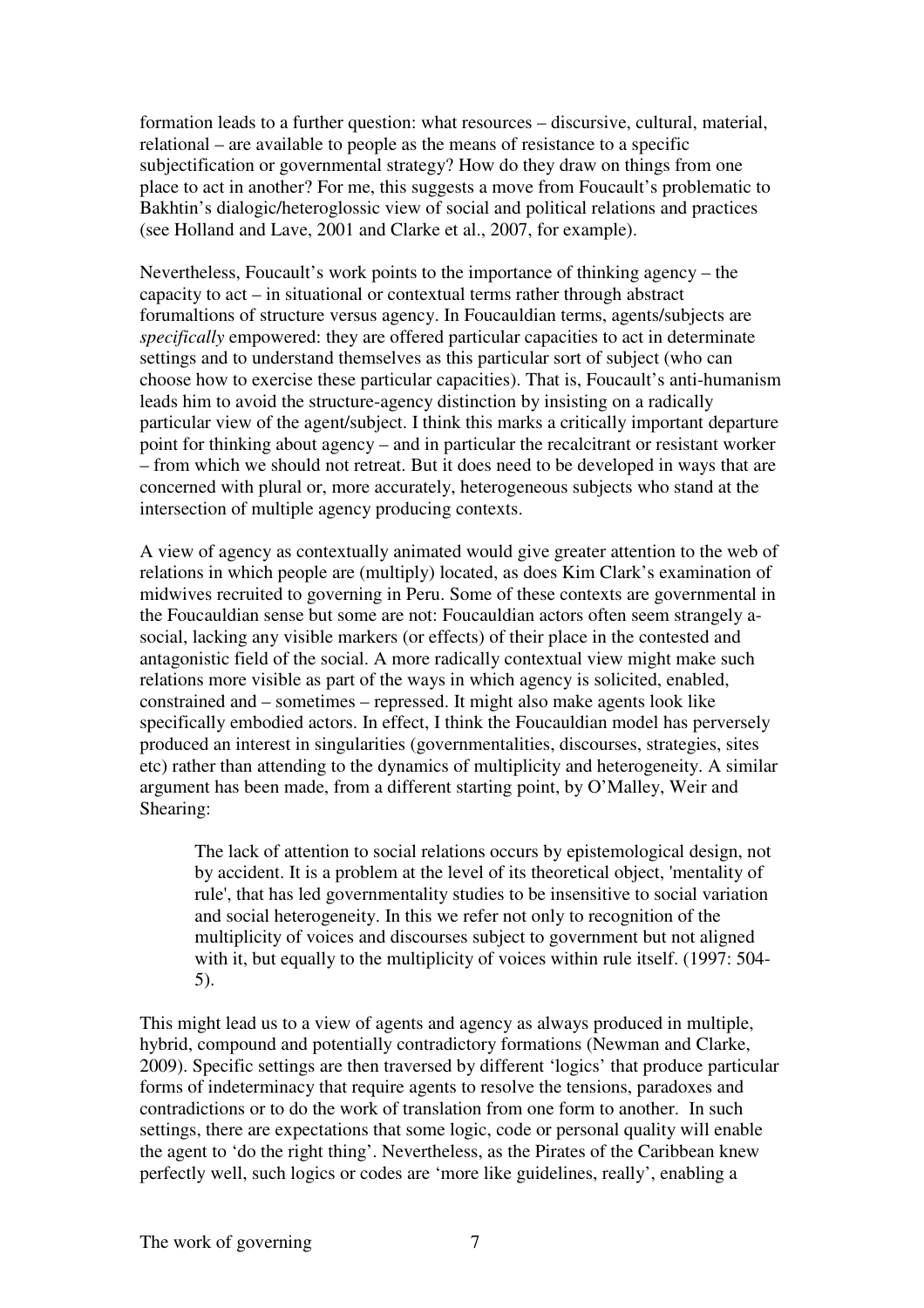degree of flexible interpretation.

I think it may be worth teasing out different contextual conditions of such flexibility of interpretation (since it underpins so much of the work on 'street level bureaucrats', for example). The first and simplest form is that strategies, policies, guidance are often (and necessarily?) underspecified in relation to the situation they attempt to govern, such that front line workers have to produce the fit between rules and cases. A second form may be where competing and contradictory logics attempt to rule a site of practice, such that front line actors have to work out the balance between different guidelines or injunctions (e.g., satisfy the customer versus control costs). This may also be the form taken by tensions between organizational and occupational logics, where organization specific demands conflict with professional judgement, for instance. Front line workers – and those at other organizational tiers – are rarely 'just' workers. Here, too, is the problem of what Johnson (1973) referred to as the 'mediating professions' typical of public services whose work is always framed by the potentially conflicting demands of their organization (and the state policies it enacts) and those of the public/users/clients of the service.

Finally, I want to insist that other contexts may animate the forms and practices of agency that actors engage in. The multi-contexuality of individuals and groups may enable them to perceive connections, disjunctures, possibilities and problems in ways that could not be imagined if they occupied only a singular location. To put it another way, what is it that informs the choices of 'street level bureaucrats' when they are exercising 'discretion' and making policy in practice? Social and political, rather than organizational or occupational, resources may inform choices and action: so discretion might be conditioned by ethical judgements (e.g., about solidarity or obligation), by cultural judgements (e.g., about gender or racial differences) that may be assembled in unstable combinations of occupational/professional/political/cultural elements (think about religion-inflected professional case work with same sex households, for example)

I realize that this is a rather abstract discussion of the problem of unreliable workers. But the Foucauldian concern with the 'conduct of conduct' offers some fertile starting points for thinking about the problems of control and conflict in contextualizing ways. Like others in this collection, though, I think the starting point should not be mistaken for the destination. We need to be attentive to the failures of projects, strategies and attempts to manage governmental workers. For example, in their chapter, Smart and Smart argue that:

The anthropology of government must pay attention to the governed as well as the governors. Governments use bureaucracies and new techniques to shape the conduct of members of a population, but may not require panoptic strategies. Classic liberal political philosophy foresaw projects to make the nation or the city "the milieu for the regulation of a carefully modulated freedom". By acting on the inherent dynamic forces of urban life, it became possible to "govern *through* rather than *in spite* of individual liberty"(Osborne and Rose 1999: 738). Liberties are taken other than those encouraged by government, so consequences may not be those intended by programmers. To understand the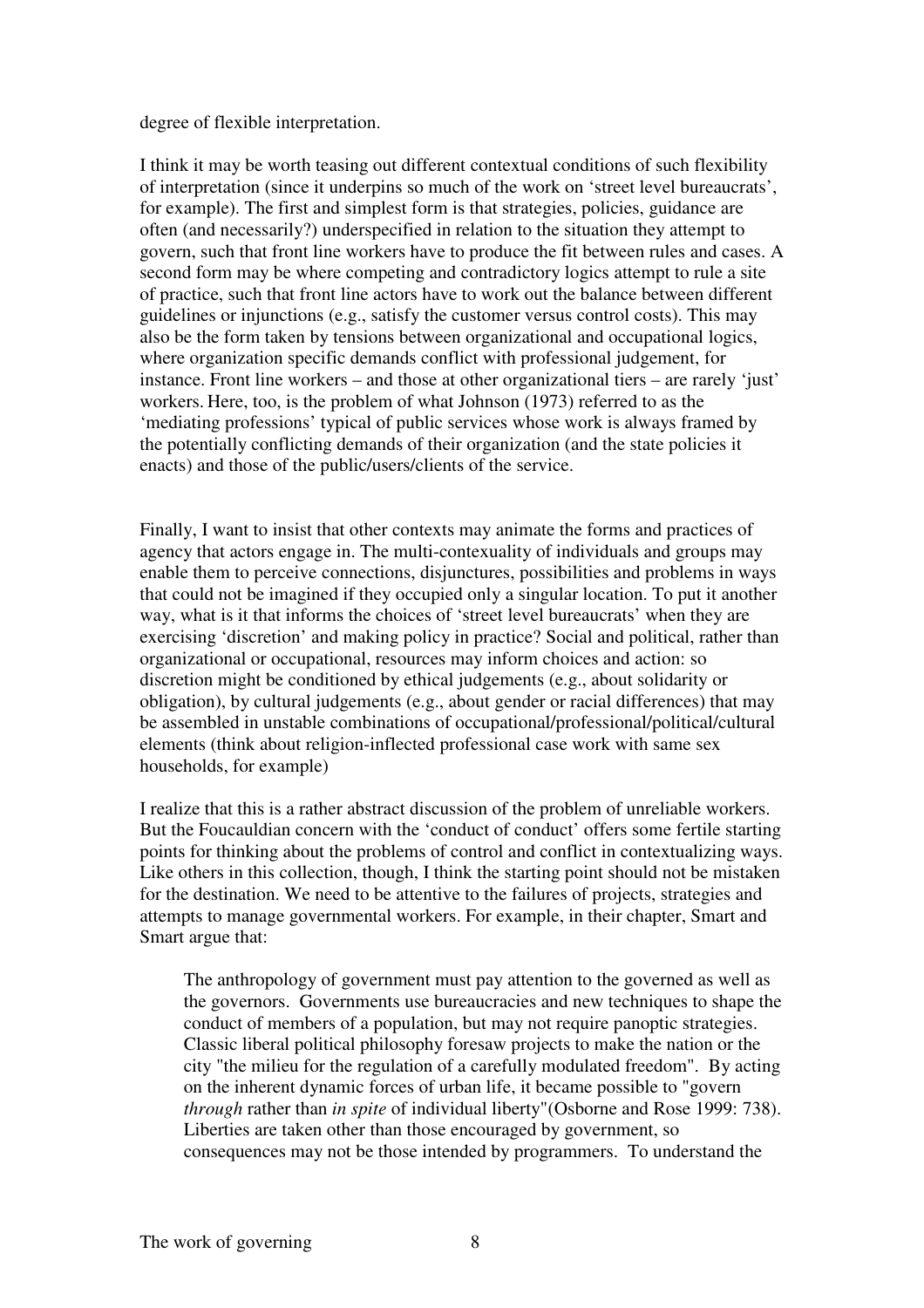outcomes of liberalism, or neoliberalism, we need double vision, from the bottom up as well as from the top down. (*Page Reference*)

The work of governing is captured in this double vision: it is a site of success or failure as a site of subjectification (producing reliable workers). It is also the means of attempting to realise governmental strategies, with uncertainty about their success or failure. Small wonder that it has been the focus of waves of reform that seek to make it more efficient and effective. These create new forms of work, new sites of work and new labour processes (and managerial direction of those processes). Such reforms are closely associated with the contemporary problem of how to describe the institutional locations of the work of governing.

#### *The Gov-complex*

As doubts about the state proliferated – both in everyday politics and in social and political theory – a series of words built around the root 'gov' have become increasingly significant. Government, governing, governance and governmentality point to both the importance and its difficulty: just what are we naming with any of these terms? *Government* has acquired a rather old-fashioned air, even though we still refer to governments as agents. But government understood as an institution, or even as the practice of governing, has given way to other terms, both in the academy and in governmental circles (see Pollitt and Hupe, 2011). Concepts of *governance* have been central to shifts in political science and studies of public policy, administration and management. The dominant theme has been the shift from 'government' (the practice of politics, policy and administration in the state-form) to 'governance' (the result of co-production by many agents and agencies). Governance implies, at least, the permeability of states as institutions; the plurality of agencies involved in governing; and is often understood as involving a shift away from hierarchical, authoritative or bureaucratic forms of social coordination towards the modes of markets and networks (see, for example, Kooiman, 1993; Rhodes, 1997; Pierre, 2000 and the discussions in Daly, 2002; Newman, 2001 and 2005; and Walters, 2004). To the extent that governing increasingly engages non-state agencies (private and voluntary sector organisations) or summons individuals, households and communities to 'take responsibility' for their own well-being, governance points to significant tendencies. There are, however, some conceptual difficulties associated with governance. It retains an institutionalist view of agencies and practices and has some problems with the persistence of the state (not least as a site of what Jessop, 2000, calls 'meta-governance'). Finally, reflecting its political science and public administration origins, it typically operates with a 'thin' conception of the social.

The rise of *governmentality* as a key concept also marks a de-centring of the state (e.g., Dean, 1997; Petersen et al., 1999; McDonald and Marston, 2006; Rose, 1999). Drawing on Foucault's fascination with 'the conduct of conduct', governmentality studies have opened up the analysis of policy in profound ways – simultaneously proliferating the sites and forms of agency involved in governing and linking the micro-politics and practices of such agencies to the larger 'mentalities' of governing, primarily those of liberalism and its variations (classic, expansive and advanced). Governmentality is also not without its problems: for example, the difficulty of combining the heterogeneity of micro-political analyses with a tendency towards 'epochal' analysis of liberal governmentality and its phases/forms; or its separation of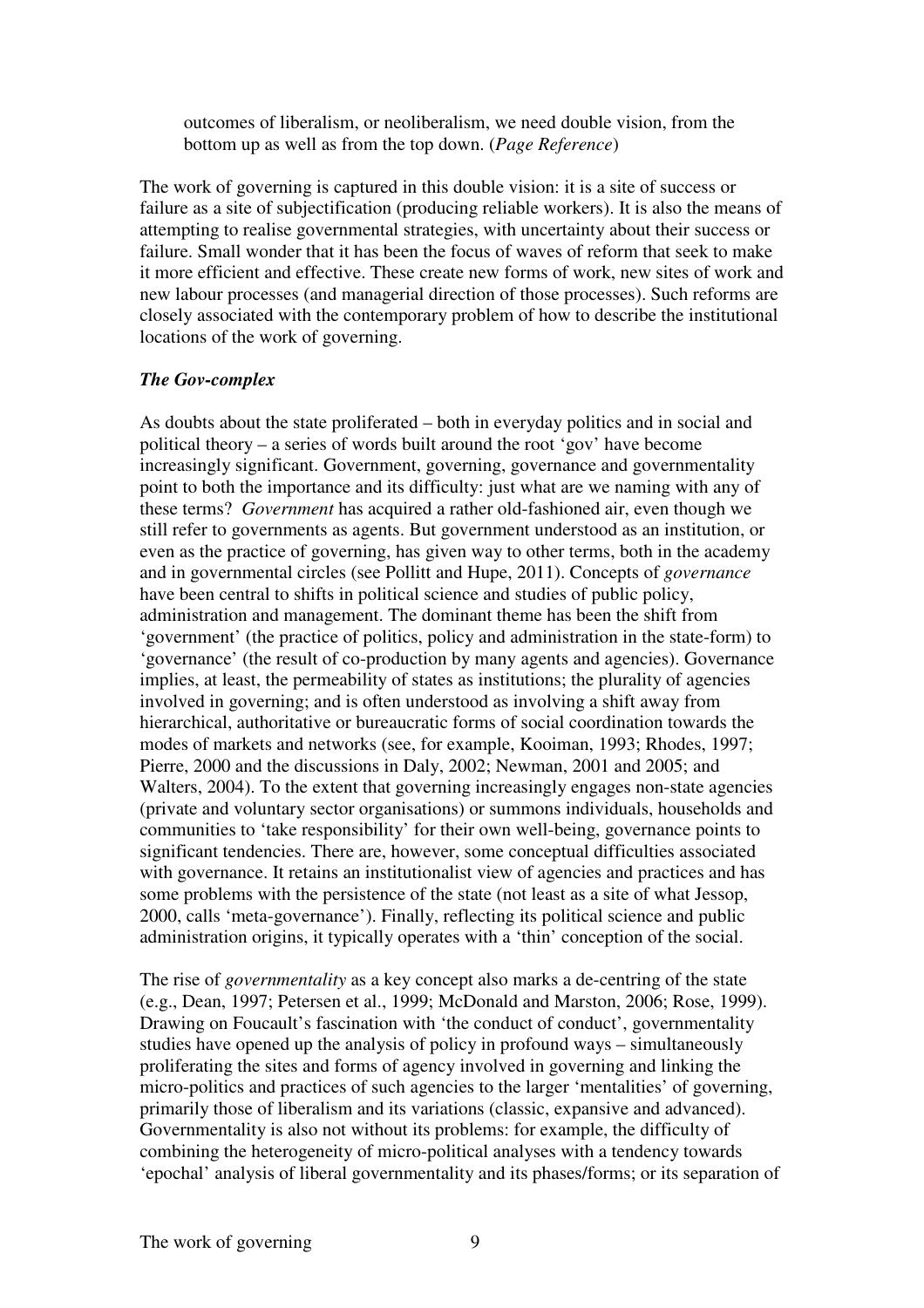European liberalism from its constitutive colonial conditions. As suggested in the previous section, there are also some questions about assuming the 'success' of governmental projects in practice. These problems in no sense deny the productive impact of 'governmentality' as an analytic framing for studies of states (e.g., Ferguson and Gupta, 2002; Sharma and Gupta, 2006); of neo-liberalism as a distinctive political rationality and form of governing (e.g., Brown, 2005; Kingfisher, 2002); of formations of global governmentality (Larner and Walters, 2004) and of the practices, strategies and failures of governmental projects (Li, 2007; Smart, 2006).

For me, though, *governing* more helpfully denotes a troubled and turbulent set of relationships, processes and practices that were once rather more comfortably identified as the state. Declining political enthusiasm for states, the proliferation of agencies and apparatuses performing governmental work within and beyond the nation-state, the fragmentation of the monolithic image of the state and the concurrent rise of markets, communities and civil societies as the sites of engagement and coordination have all brought states – and state-centric theorising – into question. As with many other epochal statements, the 'death of the state' has been overstated and rather misses the point of some of the reconfiguration and refurbishing of states (Sharma and Gupta, 2006). Nevertheless, this unsettling of the institutional, discursive and conceptual centrality of the state points to a more dispersed ensemble or assemblage of apparatuses, personnel, and practices. I have been very influenced by Davina Cooper's innovative use of the concept as the basis from which to explore particular conflicts over authority, ownership and belonging, involving heterogeneous social forces and divergent conceptions of the right to govern (1998). Framed in this way, 'governing' appears less subject to existing intellectual ownership claims and conceptual belongingness than either governance or governmentality. More importantly, it enables an engagement with different sites, apparatuses, policies, and practices. However, it leaves a question about how to conceive of this field of heterogeneous sites, apparatuses, policies, people and practices in which the work of governing is carried out. Cooper herself connects her concern with governing with a complex 'conception of the state':

My conception of the state as a set of articulated identities shares with other approaches a conceptual emphasis on the interrelationship of force, political and regulatory power, dominant social relations and institutional structure. … However, how a state functions, in particular, how the western, liberal state actually functions – its relationship to accountability, legitimacy, and authority, for instance – is more contested (1998: 9).

This is important because the state continues to exercise a certain sort of fascination in both theory and practice. Akhil Gupta has argued that attention to instabilities and disjunctures may enable us to escape the forlorn debate for or against the 'disappearance of the nation-state'. This binary choice, he suggests, may be missing the point because 'one can often point to persuasive evidence that leads to *both* conclusions for the *same* cases' (1998: 319). The processes unsettling the nation-state may be *partial and multiple*, and have different effects on particular nation-states. For example, there are distinctive 'destabilizations' that bear on nation-states whose apparent 'territorial integrity' was founded on the interpenetration of the metropolitan core with the colonial periphery. Nation-states like the UK were not a solidified economic, cultural and political unity, where the nation and state had clear and co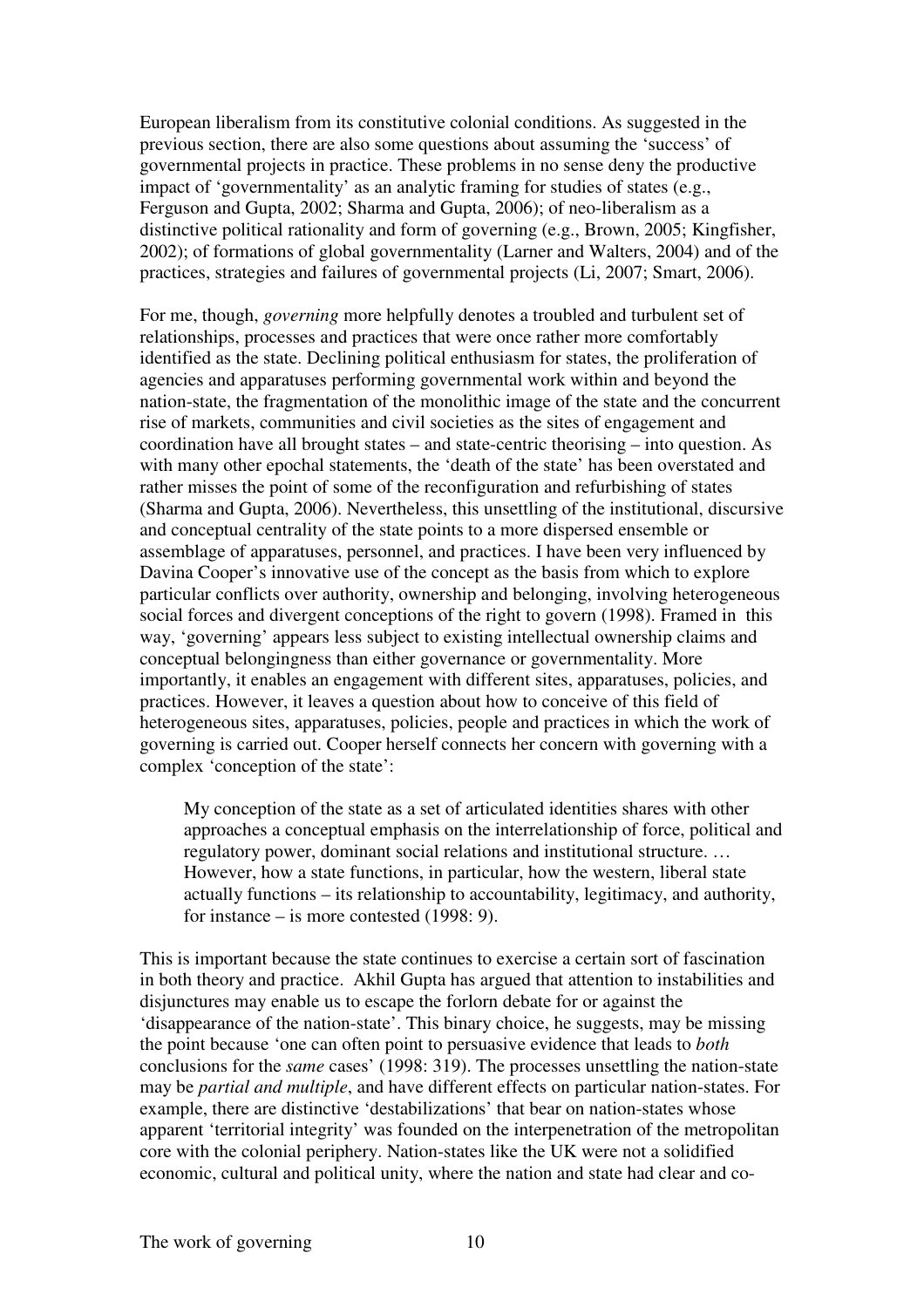terminous spatial boundaries. Rather, they were ensembles of dispersed economic, cultural and political relations that articulated metropole and colonies in ways that enabled the *imaginary* of the sovereign, unified nation-state.

This suggests that escaping from the binary debates about the end of the state (or nation-state) might lead to a more carefully differentiated examination of how states have been remodelled, reformed and reinvented. This might also lead us away from epochal conceptions of changes from one type of state to another (e.g., from the integrated to the disaggregated state, Slaughter, 2004). The imaginary of the monolithic integrated (nation) state nevertheless continues to exert a powerful influence on these discussions; whether imagined as Hobbes' Leviathan or Weber's embodiment of rational administration. At different times, of course, scholars have tried to differentiate functions, roles or institutional arrangements of states, including the Gramscian distinction between strategies of consent and coercion or, more recently, the image of the state's left and right hands used by both Bourdieu and Wacquant (2009). This conceptual metaphor distinguishes between the state's left (welfarist) and right (punitive) hands and provides considerable leverage to Wacquant's project of tracing the entwined transformations of welfare and penal policy. But even if I could get past his perverse gendering of these two hands (the left as 'feminine', the right 'masculine', 2009: 289-291), there is a tendency to give welfarism a positive gloss as though both welfare and the penal system were not always entwined in the management of subordinate social groups. More fundamentally, I do not believe that the state can be understood as only having two hands. It might be better imagined as tentacular or Kali-esque: having many hands and thus able to perform multiple tasks at the same time. States certainly do more than manage domestic populations. They organise political fields and practices (managing forms of democracy, participation and – another contemporary favourite – partnership) as well as trying to manage the interplay of national and international economic processes. And states, not least the USA after 9/11, also address themselves to ordering other international processes and flows around the trope of security.

This tentacular image gets me closer to a more heterogeneous view of the articulated sites, scales, practices and people involved in the work of governing. But it also demands a less institutionalised understanding of the state to grasp the complex flows that traverse its apparent boundaries. The move from government to governance captures something of this fluidity and permeability, but tries too hard to displace the state in favour of a mixture of contracts, networks, and partnerships. Instead, Janet Newman and I have argued for a view of state power and authority becoming more dispersed as more agencies and agents are enrolled into the business of governing (Clarke and Newman, 1997; Newman and Clarke, 2009). This view of dispersal also offers a different understanding of the emergent organisational forms and relationships that make up the landscape of governance: quasi-markets, enforced contracts, compulsory partnerships and other 'hybrid' organisational forms. All of these ways of organising governance are marked by paradoxical, if not contradictory, dynamics that derive in part from the processes of state authorization (and the ties of funding, strategic direction, accountability, responsibility, scrutiny that are involved in states' attempts to manage this new landscape). For me, then, governing still implies forms of the state but points to the dispersed and diverse arrangements through which politics, projects and policies are turned into practice. Indeed, one key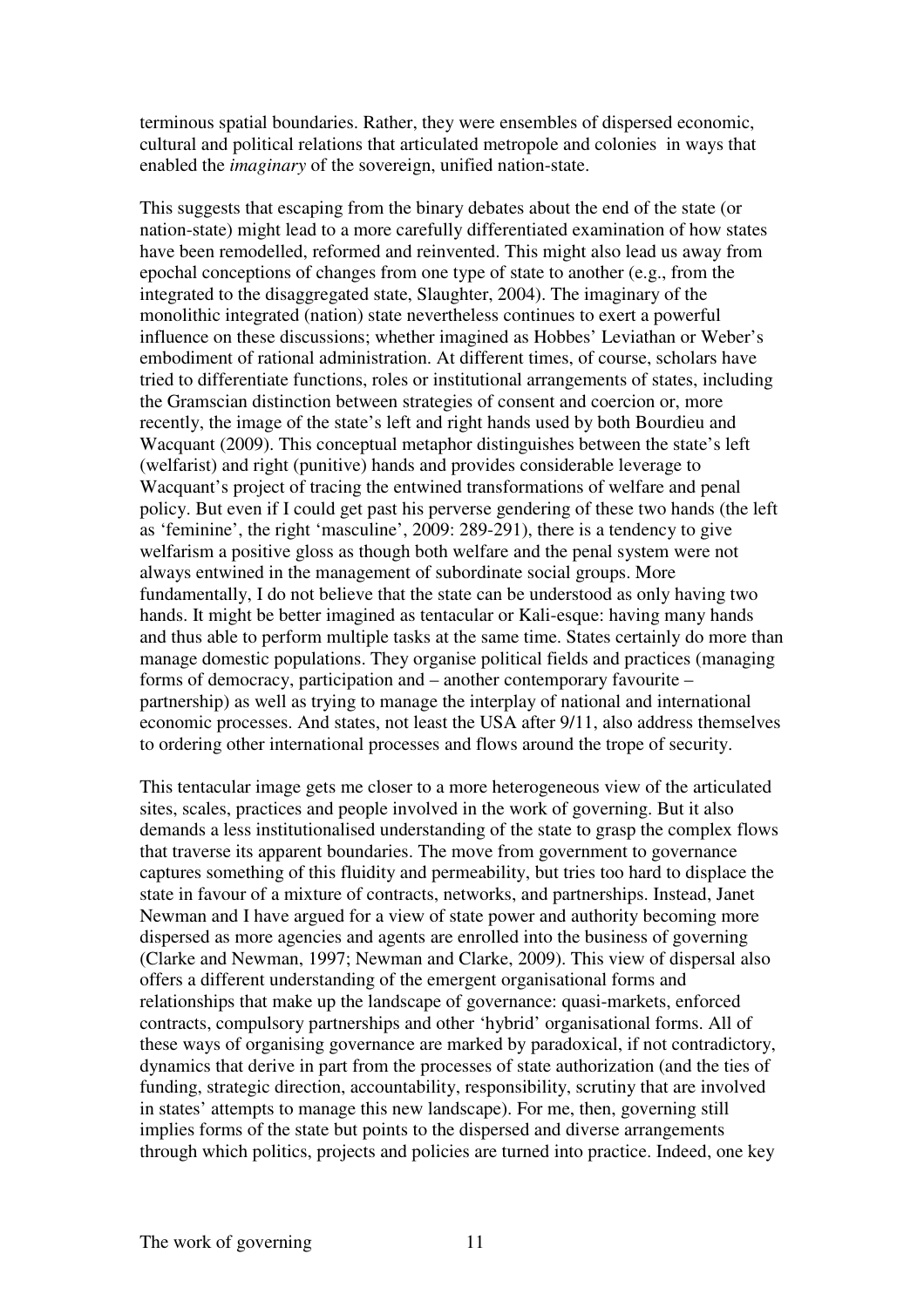aspect of governing may be the effort to impose coherence on these diverse and dispersed apparatuses.

Janet Newman and I have been exploring the concept of assemblages as a way of addressing with these combinations of heterogeneous elements and efforts to secure forms oif stability and coherence (Newman and Clarke, 2009). This focus on assemblage also highlights the importance of particular kinds of agents - translators, mediators and transactors –as the embodiments of particular types of work, labour and practice. 'Assemblage' is a concept usually associated with the actor-network theory (e.g. Latour 2005) but it has also been developed within anthropology (Li, 2007, Ong, 2006, Sharma 2008). Assemblage points to the practices that bring together multiple sets of ideas, apparatuses, personnel and practices into apparently coherent entities that function as ways of governing. Sharma, writing about empowerment as a vital assemblage in the attempted reconfiguration of relations between government and people in India, defines assemblage as 'an evolving formation and flexible technology of government that potentially encompasses different meanings and methods, rather than a singularly coherent discourse and method' (2008: 35). She argues that dominant ideas and hierarchies are contested; that maintaining them requires work, and that such work entails assembling features of hegemonic and counter hegemonic ideas and practices into new ensembles. Assemblage, then, offers some conceptual leverage for understanding 'resistance', pointing to both the work of assembling (the building of assemblages) and their vulnerability to coming apart (under the strain of maintaining their internal connectedness and under pressure from countermovements). The possibility of failure is thus written into the concept of assemblage (as is the work of repair, renewal and reinvention). In a similar vein, Painter has argued for attention to the 'prosaic' practices of governing, in the context of work on the control of 'anti-social behaviour' in the UK:

 it is impossible to draw a line between 'state' and '(civil) society'. A range of partnerships, community organisations and voluntary bodies are enrolled not only as the objects of policy, but as the agents of policy too. This is not a classic case of Foucauldian governmentality in which individual members of the population come to be implicated in their own subjectification. Rather, the picture is one of a diverse set of assemblages that effectuate (or sometimes fail to effectuate) particular kinds of state effects. These assemblages are necessarily hybrids of nominally state and nominally non-state institutions, practices and actors. Each assemblage comprises numerous prosaic relationships and activities….The production of the state effect – fighting antisocial behaviour – thus depends not only on myriad mundane and prosaic practices, but also on those practices successfully combining in the particular time-space configuration that will enable the magistrate to make the order, that will allow the anti-ASB machine to *work*. And of course sometimes it doesn't. The approach advocated in this paper stresses that stateness is failure prone, partial and never completely fulfilled (Painter, 2006: 767-8).

#### *Unfinished business?*

In this last section, I want to explore two further issues. The first concerns the relationship between governing and politics. The second concerns the significance of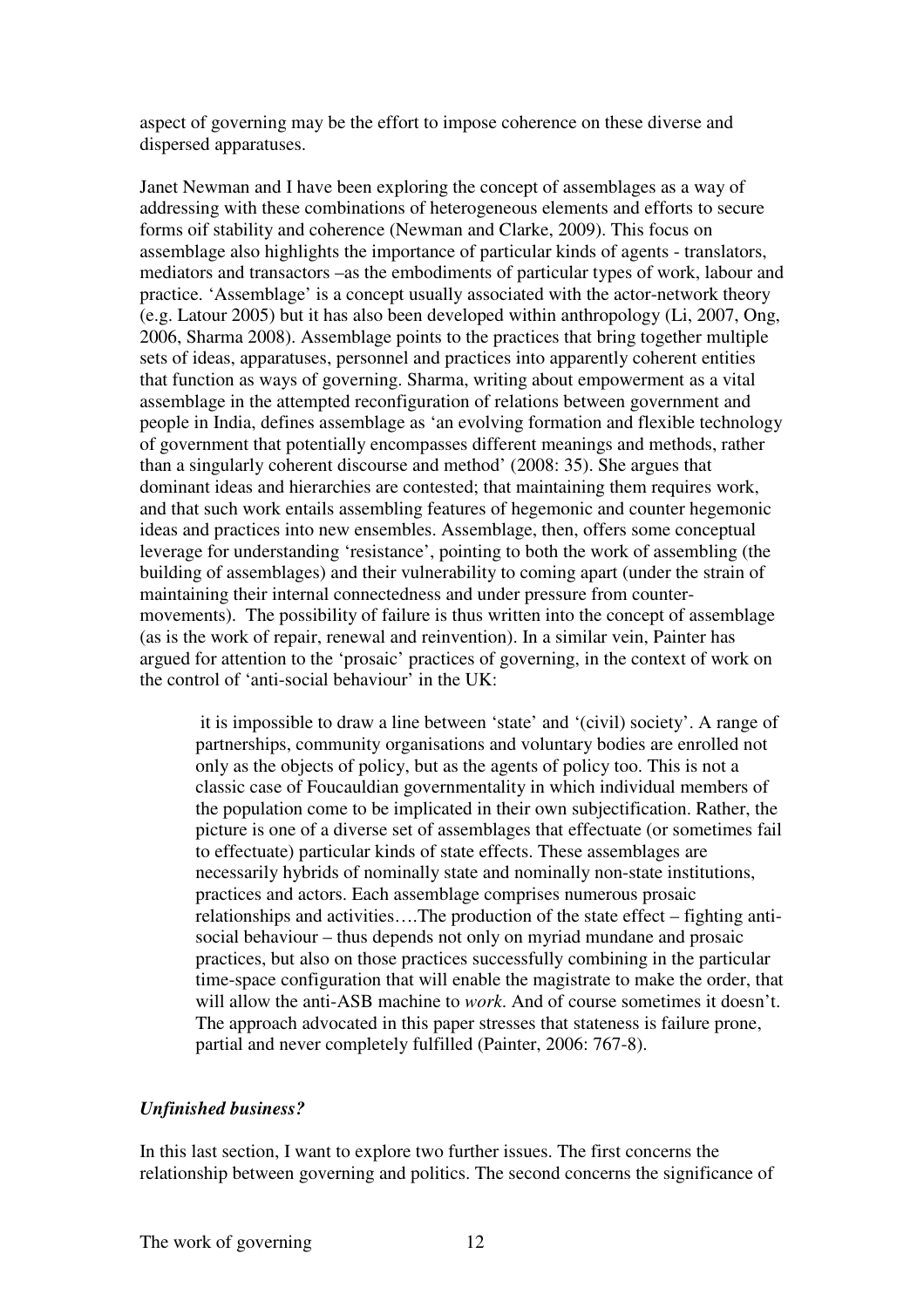the ethnographic moment and its implications for how we might theorise governing. The first presses on my attention because of a dilemma about academic, critical and everyday usages of the word politics. Governing seems occupy a rather ambivalent position in relation to politics. It is both a site of politics and also imagined as being outside of politics (the business of administration) or involved in de-politicizing moves. This points to the shifting meanings of politics, a profoundly unstable and contested concept. In a recent book with Janet Newman, we suggested that it was useful to distinguish five different versions of politics – and think about the relationships between them.

Our first version of politics is found in the conception that 'everything is political'. This is a foundational claim for much critical work in the social sciences. This claim establishes foregrounds processes of contestation and conflict: all issues and aspects of social life are political because they may be contested from conflicting positions, interests, identities or perspectives. It also implies that everything is potentially consequential for how people live together, involving the arrangements of power, material and symbolic inequalities, and forms of social relationship that are at stake in social life. In contrast, the second conception of politics takes a narrower view, centring on what we might call 'institutional politics': the apparatuses and practices of representation, rule and government. There are certainly diverse forms of politics in this sense – from dictatorships or one party states through to different forms of multiparty electoral system – but this is a conception of politics as a limited set of processes of representation and rule.

The third version connects in a complex and troubling way to this narrower sense of politics as the processes of representation and government. This is a popular view of politics that treats it as a fundamentally 'dirty business': an unsavoury combination of unpleasant processes and people. This conception articulates a sceptical distance from these processes and people, often through the claim that 'They would do anything to stay in power'. Politics is 'dirty' because at its heart stand processes of cynical calculation, instrumental manipulation, spin and corruption. Given many of the practices of actually existing institutional politics, such cynicism or scepticism is hardly surprising. However it often co-exists uncomfortably with hopes or desires that politics should 'make a difference'.

Fourth, there is a question about what happens in the space between versions one and two above: between the conception that everything is political and the apparatuses and practices of institutional politics. Here I have been suggesting that the two are linked – or, more accurately, mediated – by *political projects* (Dagnino, 2007). These are more than political parties, involving more or less coherent efforts to bring ideas, interests, people and power together. Such projects seek to remake the world (or part of it) in a different way: to give power to the people; to concentrate it in the hands of a deserving elite; to create social justice or to spread market efficiency. Political projects may transcend party allegiances: for example the project of turning unemployed citizens into active labour market participants is not confined to one party, nor indeed to one country. Finally political projects do not just involve politicians: they are elaborated in and carried through by groupings of policy actors that transcend the administrative/political boundary, and that enrol the energies and resources of public service managers, civil society groups, NGOs, local authorities, think-tanks, academics, private sector stakeholders and many others.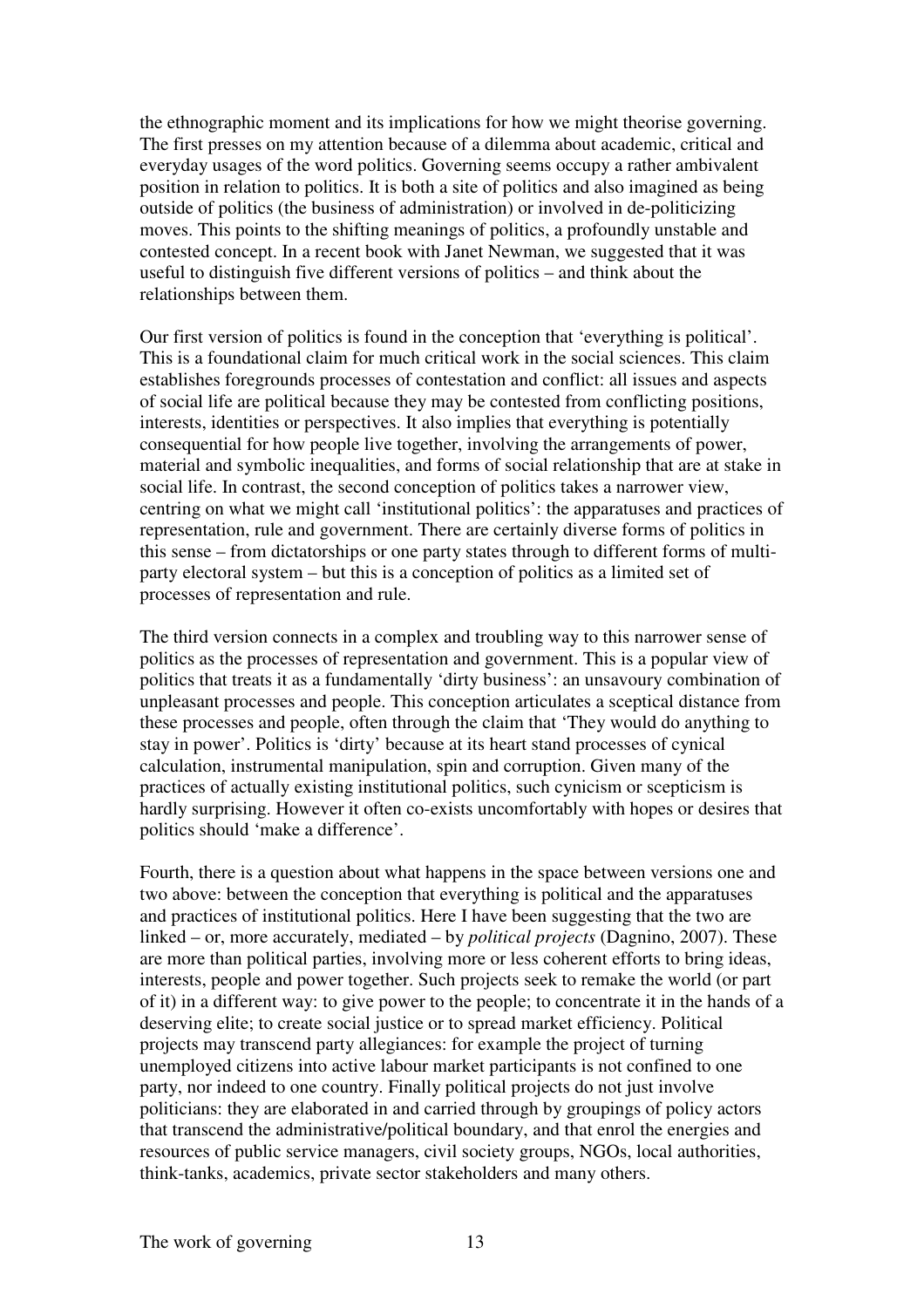Finally, it is vital not to neglect the question of how some things come to be seen or recognised as political. This becoming political is itself the result of political labour. Claiming that something – the decision to close a hospital, for example – is political involves an attempt to make it contestable and thus open it to different points of view, or to different calculations of value. This process of making things political has its obverse - the many strategies for trying to 'take things out of politics', or to take the 'politics out of things'. This is the process of *de-politicisation* that Wendy Brown describes as

construing inequality, subordination, marginalization and social conflict, which all require political analysis and political solutions, as personal and individual, on the one hand, or as natural, religious or cultural on the other…. Although depoliticization sometimes personalizes, sometimes culturalizes, and sometimes naturalizes conflict, these tactical variations are tethered to a common mechanics, which is what makes it possible to speak of depoliticization as a coherent phenomenon. Depoliticization involves removing a political phenomenon from comprehension of its *historical* emergence and from a recognition of the *powers* that produce and contour it, No matter its particular form and mechanics, depoliticization always eschews power and history in the representation of its subject. (Brown, 2006: 15; emphasis in original)

In addition to this series of depoliticizing moves, there is also the crucial practice of rendering things technical (Li, 2007). Making things technical (subjecting them to claims of expertise, or administrative rules, for example) is another means of taking things out of politics. Such moves are central to the work of governing, even if, like other such strategies, they are not always successful. The landscape of governing is littered with failed attempts to make things technical that have been overcome by struggles to repoliticise the issues or objectives at stake. In the process, power and history are returned to visibility – rendering the issues contestable once more. This, Jacques Rancière (2006) suggests, is the logic of democracy in opposition to the police logic of administration. It also draws attention to the importance of political labour – as the work of making things political (or de-politicising them).

Such political labour is made visible in the sorts of ethnographic work that feature in this collection. Ethnography can make visible the unfinished character of governing: revealing the practices through which rule is constructed; showing the multiple currents that may be in play alongside the dominant tendencies of a particular moment; and allowing us to see how much work is necessary to sustain, repair and reconstruct dominance. Despite the way in which I have wandered through relatively abstract discussions about labour and governing (and have offered no ethnographic insights of my own), I remain wedded to the importance of the ethnographic moment for thinking about governing. Knowledge of the forms and varieties of practice that are in action creates a critical distance from overly coherent, unified and monological accounts of domination, rule and governing. Keeping us from such epochal accounts of the (singular) dominant trend or tendency is important, if hard, labour. Ethnography tends towards the messy and the excessive: the surplus of social life that overflows the tidy containers of rigorously theorised accounts. To take one instance, Foucault was notably reluctant to engage in this messy business and thus leaves us without a method for dealing with such questions (dismissed by Mitchell Dean as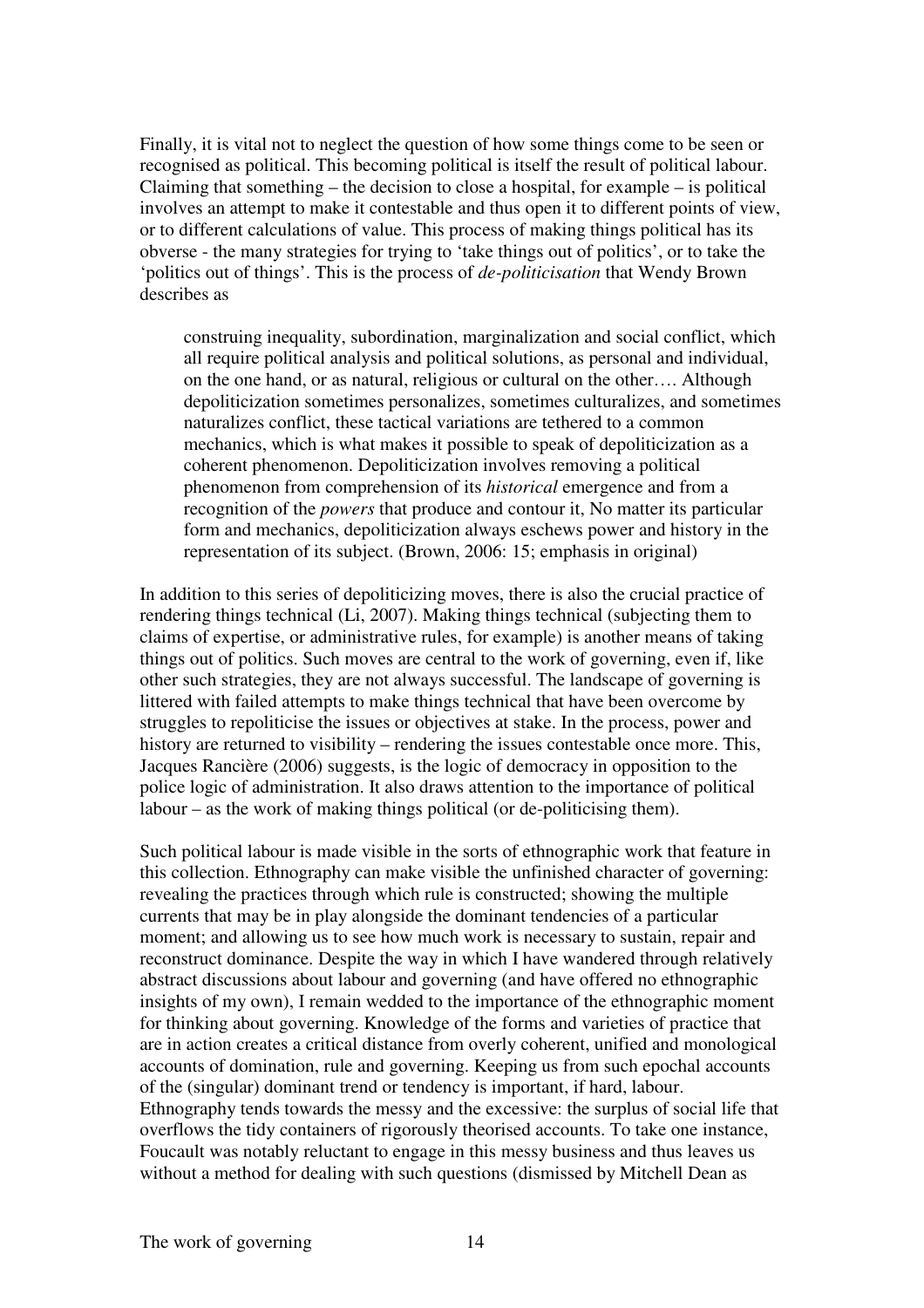merely matters of 'sociological realism', 1999: 32). At the very start of his 1978-9 Lectures, Foucault notes

So, "government" in the strict sense, but also "art", "art of government" in the strict sense, since by "art of government" I did not mean the way in which governors really governed. *I have not studied and do not want to study the development of real governmental practice* by determining the particular situations it deals, the problems raised, the tactics chosen, the instruments employed, forged or remodelled, and so forth. (2008: 2; my emphasis)

This has a strong echo of his comment that, in studying the rise of the prison as a site of disciplinary power, he had never been interested in the 'witches' brew' of practices that went on inside prisons (1991: 81-2). It is his and our loss that he was not interested in such 'real governmental practice' because the work of governing rarely derives directly from the diagrams, programmes or principles of the contemporary art of government. Instead, governing is engaged by diverse forces in contentious contexts; it is conducted by unreliable agents in multiple locations; and the desired outcomes rarely materialise in their intended form. But what is it that we should then learn from ethnography? If ethnography teaches us that the particular or the concrete is always much richer and more complex than theoretical abstractions, that is interesting rather than important (and certainly does not deny the need for abstraction). Does ethnography teach us that these theoretical abstractions (neoliberalism; liberal governmentality; domination) always take multiple and different forms in practice? If so, then we might accumulate a more complicated mapping of different instances or examples. But I also hope that ethnography speaks back to theory, rather than just enriching or illustrating it. Is it possible that theories might work better if they addressed the dynamics of heterogeneity of forces; the diversity of sites; the contradictions of projects; the unreliability of agents; the transformative effects of translation and the work of governing as theoretical problems – and not merely the empirical detail of the case study?

#### *References*

Ackroyd, S. and Thompson P. (1999) *Organisational Misbehaviour*, Sage, London.

Barnes, M. and Prior, D. (eds) (2009) *Subversive Citizens: Power, agency and resistance in public services*. Bristol, Policy Press.

Brown, W. (2005) *Edgework: Critical Essays on Knowledge and Politics*. Princeton, Princeton University Press.

Brown, W. (2006) *Regulating Aversion: tolerance in the age of identity.* Princeton, Princeton University Press.

Budd, L. and Harris, L. (eds) (2008) *e-Governance: managing or governing?* London: Routledge.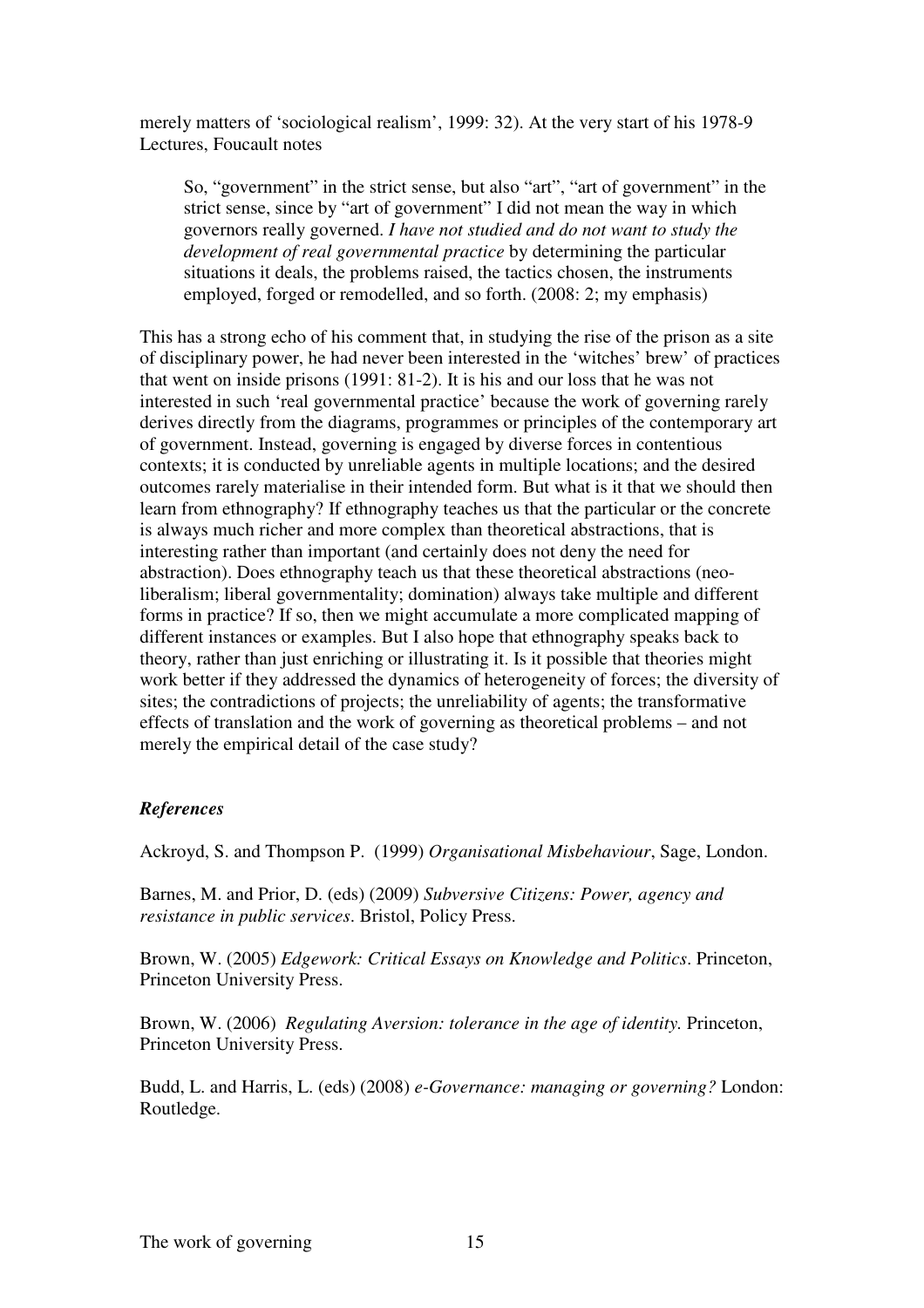Clarke, J. (2005) 'Performing for the Public: Doubt, Desire and the Evaluation of Public Services. In P. Du Gay (ed.) *The Values of Bureaucracy*. Oxford, Oxford University Press.

Clarke, J. and Newman, J. (1997) *The Managerial State: Power, Politics and Ideology in the Remaking of Social Welfare*. London, Sage.

Clarke, J., Newman, J., Smith, N., Vidler, E. and Westmarland, L. (2007) *Creating Citizen-Consumers: Changing Publics and Changing Public Services*. London, Sage.

Collison, D. and Ackroyd, S. 2005, 'Resistance, misbehaviour and dissent', in *The Oxford Handbook of Work and Organization*, (eds) Ackroyd S, Thompson P, Batt R and Tolbert PS, Oxford University Press, Oxford, pp 305-326.

Cooper, D. (1998) *Governing out of order*. London, Rivers Oram Press.

Crawford., A. (2006) 'Networked governance and the post-regulatory state? Steering, rowing and anchoring the provision of policing and security' *Theoretical Criminology*, Vol. 10, No. 4, 449-479

Dagnino, E (2007) 'Participation, citizenship and democracy: perverse confluence and displacement of meanings', in C.Neveu, ed. *Cultures et Pratiques Participatives: perspectives comparatives.* Paris, L'Harmattan; pp 353-370.

Daly, M. (2002) 'Governance and Social Policy'. *Journal of Social Policy*, 32(1), pp. 113-28.

Dean, M. (1997) *Govermentality: Power and Rule in Modern Society*. London, Sage.

Dunleavy, P., Margetts, H., Bastow, S. and Tinkler, J. (2006) *Digital Era Governance*. Oxford: Oxford University Press.

Ferguson, J. and Gupta, A. (2002) 'Spatializing States: Towards an ethnography of neo-liberal governmentality.' *American Ethnologist*, 29 (4), pp. 981-1002.

Fergusson, Ross (2007) 'Making sense of the melting pot: Multiple discourses in youth justice policy' Youth Justice, 73(3), pp. 179–194.

Foucault, M. (1982) 'The Subject and Power' in *Michel Foucault: Beyond Structuralism and Hermeneutics*. Chicago: University of Chicago Press.

Foucault (1991) *Discipline and Punish: The birth of the prison*. London: Penguin Books (translated by A. Sheridan).

Foucault, M. (2008) *The Birth of Biopolitics: Lectures at the College De France, 1978-1979*. Basingstoke: Palgrave (translated by G. Burchell).

The work of governing 16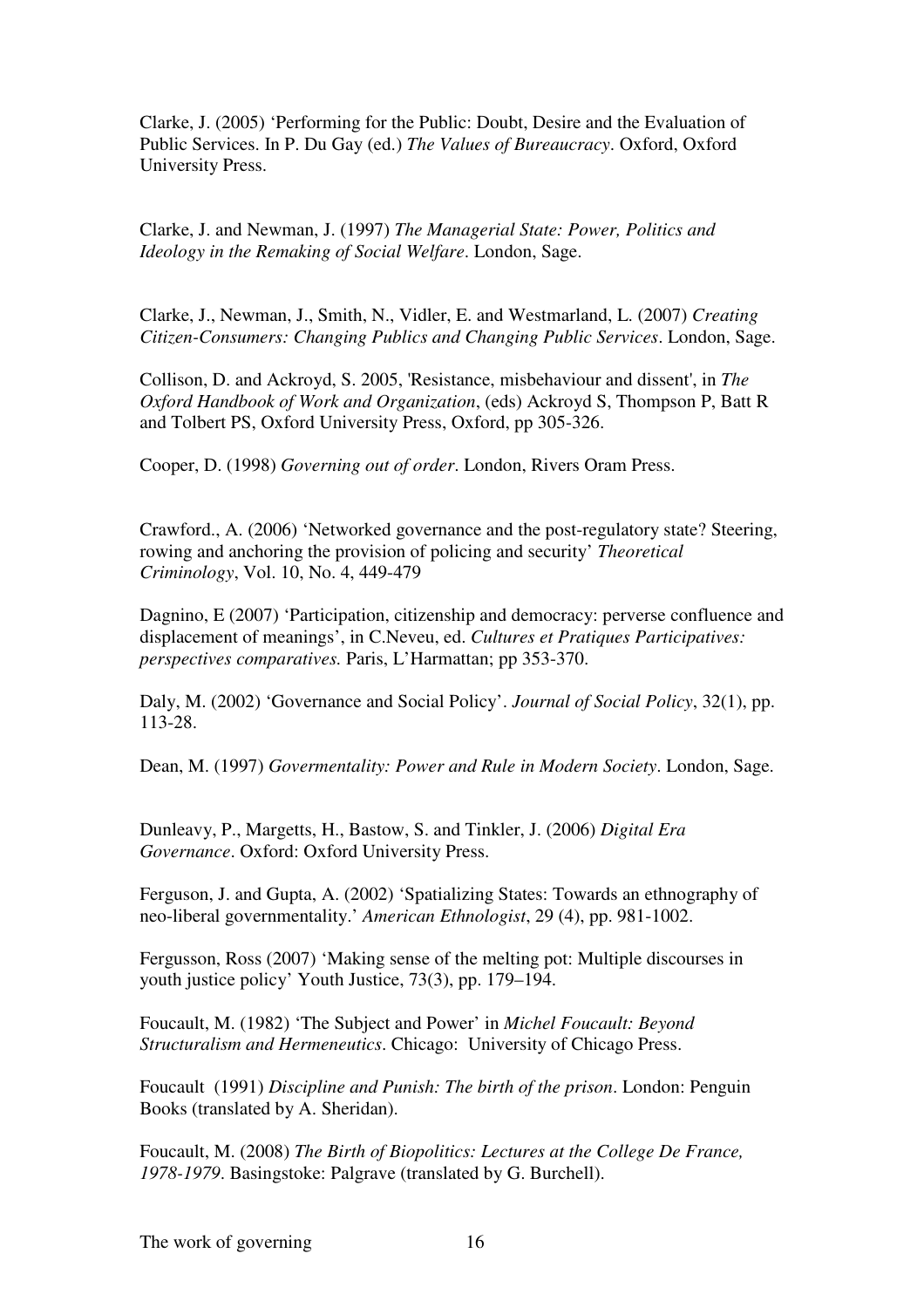Gilling, D. and Hughes, G. (2002) 'The community safety 'profession': Towards a new expertise in the governance of crime, disorder and safety in the UK?' Community *Safety Journal*, 1(1), pp.4-12.

Gupta, A. (1998) *Postcolonial Developments*. Durham, NC, Duke University Press. Hall, S. (1989) *The Hard Road to Renewal*. London: Verso.

Holland, D. and Lave, J. (2001) 'History in Person: an introduction' in D. Holland and J. Lave (eds) *History in Person: Enduring Struggles, Contentious Practices, Intimate Identities*. Santa Fe: School of American Research; Oxford: James Currey Ltd.

Jessop, B. (2000) 'Governance Failure.' In G. Stoker (ed.) *The New Politics of British Local Governance.* Basingstoke: Macmillan.

Johnson, T. (1973) *Professions and Power*. London, Macmillan.

Kingfisher, C, ed. (2002) *Western Welfare in Decline: Globalization and Women's Poverty*, Philadelphia, University of Pennsylvania Press.

Kooiman, J., ed. (1993) *Modern Governance: New Government-Society Interactions*. London, Sage.

Larner, W. and Walters, W., eds (2004) *Global Governmentality*. London, Routledge.

Latour, B (2005) *Reassembling the Social*. Oxford: Oxford University Press.

Lendvai, N. and Stubbs, P. (2007) 'Policies as translation: situating transnational social policies', in S.Hodgson and Z. Irving, eds, *Policy Reconsidered: meanings, politics and practice*s. Bristol, Policy Press.

Li, T. (2007) 'Practices of assemblage and community forest management.' *Economy and Society*, 36 (2): 263-293.

Lipsky, M (1980) *Street level bureaucracy: dilemmas of the individual in public services.* New York: Russell Sage Foundation.

McDonald, C. and Marston, G., eds (2006) *Reframing Social Policy: A Governmental Approach*. Brighton, Edward Elgar Publishing.

Newman, J. (2001) *Modernising Governance*. London, Sage.

Newman, J. (ed.) (2005) *Remaking Governance: Peoples, politics and the public sphere*. Bristol, The Policy Press.

Newman, J. and Clarke, J. (2009) *Publics, Politics and Power: remaking the public in public services*. London: Sage.

The work of governing 17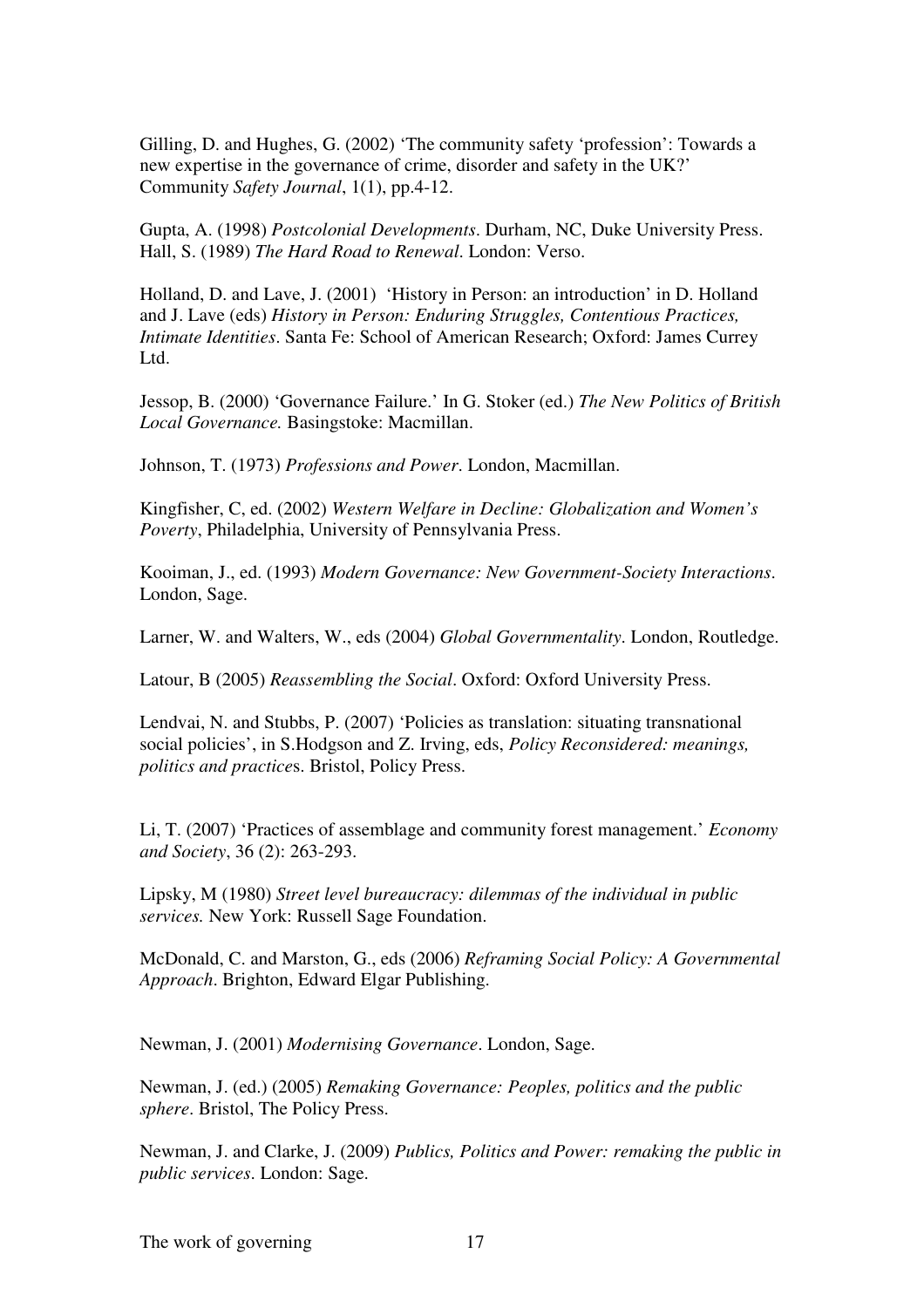O'Malley, P., Weir, L. and Shearing, C. (1997) 'Governmentality, criticism, politics' *Economy and Society* 26(4): 501-517.

Ong, A. (2006) N*eoliberalism as Exception: mutations in citizenship and sovereignty*. Durham, NC: Duke University Press.

Painter, J (2006) 'Prosaic geographies of stateness', *Political Geography* 25: 752-774.

Petersen, A., Barns, I., Dudley, J. and Harris, P. (1999) *Post-structuralism, Citizenship and Social Policy*. London, Routledge.

Pierre, J., ed. (2000) *Debating Governance: Authority, Steering and Democracy*. Oxford, Oxford University Press.

Pollitt, C. and Hupe, P. (2011) 'Talking About Government' *Public Management Review*, 13 (5): 641-658.

Poulantzas, N. (1978) *State, Power, Socialism*. London: New Left Books.

Rancière, J. (2006) *The Hatred of Democracy*. (Translated by S. Corcoran) London, Verso.

Rose, N. (1999) *Powers of Freedom*. Cambridge, Polity Press.

 Ruben, M. and Maskovsky, J. (2008) 'The Homeland Archipelago: Neoliberal Urban Governance after September 11' *Critique of Anthropology,* 28: 199-217

Schram, S. (2000) *After Welfare: The Culture of Post-Industrial Social Policy*. New York: New York University Press.

Sharma, A. (2006) 'Crossbreeding Institutions, Breeding Struggle: Women's Empowerment, Neoliberal Governmentality, and State (Re)Formation in India.' *Cultural Anthropology*, 21 (1): 61-95.

Sharma, A. (2008) *Logics of Empowerment*. Minneapolis, MA: University of Minnesota Press.

Sharma, A. and Gupta, A. (2006) 'Rethinking Theories of the State in an Age of Globalization.' In A. Sharma and A. Gupta (eds) *The Anthropology of the State: A Reader*. Oxford, Blackwell Publishing.

Slack, J. (1996) 'The theory and method of articulation in cultural studies.' In D. Morley and K-H. Chen (eds) *Stuart Hall: Critical Dialogues in Cultural Studies.* London, Routledge.

Slaughter, A. (2004) *A New World Order.* Princeton, NJ: Princeton University Press.